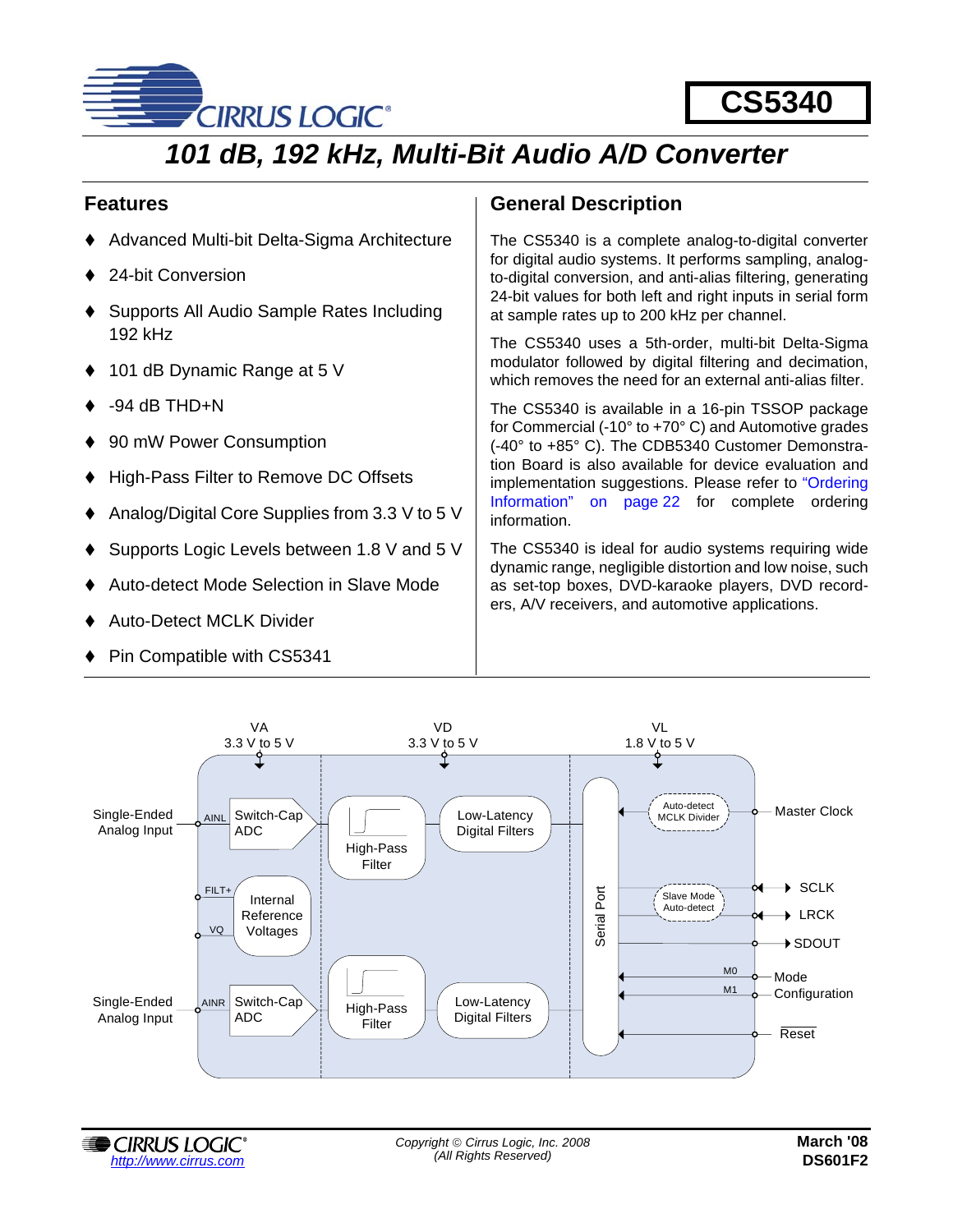

## **TABLE OF CONTENTS**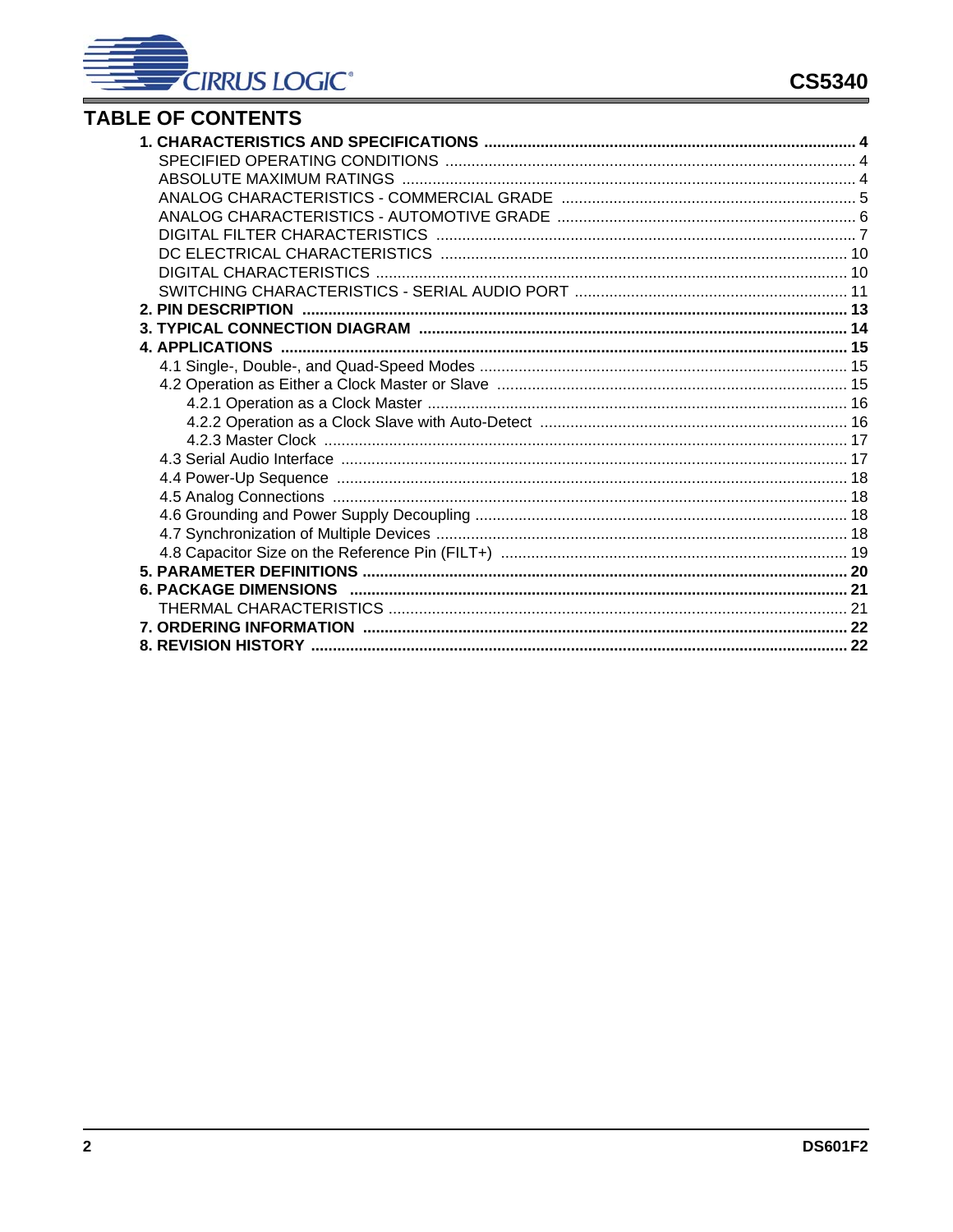

## **LIST OF FIGURES**

## **LIST OF TABLES**

| Table 4. Master Clock (MCLK) Frequencies for Standard Audio Sample Rates  17 |  |
|------------------------------------------------------------------------------|--|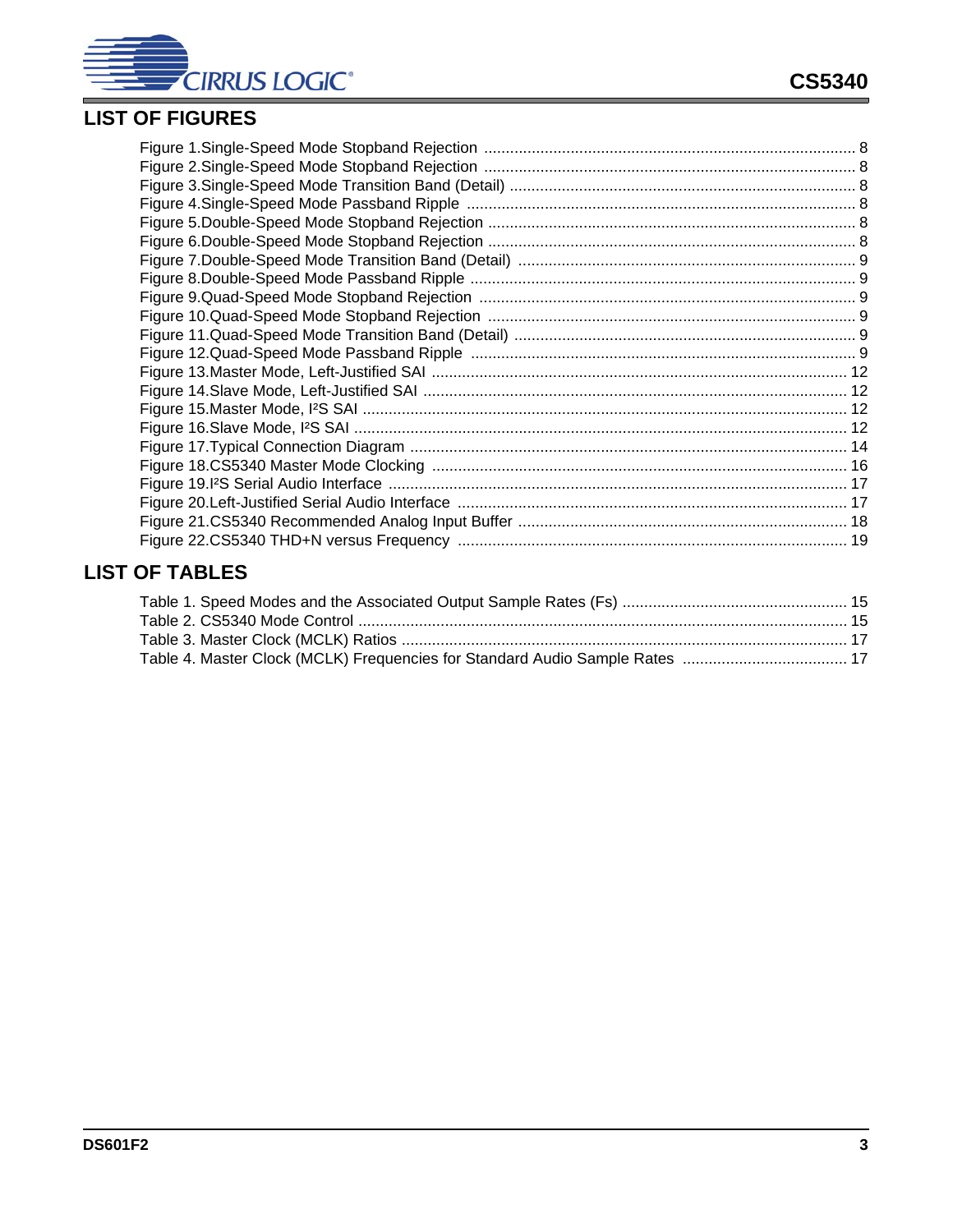

## <span id="page-3-0"></span>**1. CHARACTERISTICS AND SPECIFICATIONS**

(All Min/Max characteristics and specifications are guaranteed over the [Specified Operating Conditions.](#page-3-1) Typical performance characteristics and specifications are derived from measurements taken at typical supply voltages and  $T_A = 25^{\circ}C$ .)

### <span id="page-3-1"></span>**SPECIFIED OPERATING CONDITIONS**

(GND =  $0 \text{ V}$ , all voltages with respect to  $0 \text{ V}$ .)

| <b>Parameter</b>                     |            | <b>Symbol</b>              | Min | <b>Typ</b>               | Max  | Unit |
|--------------------------------------|------------|----------------------------|-----|--------------------------|------|------|
| <b>Power Supplies</b>                | Analog     | VA                         | 3.1 | (Note 1)                 | 5.25 |      |
|                                      | Digital    | <b>VD</b>                  | 3.1 | 3.3                      | 5.25 |      |
|                                      | Logic      | VL                         | 1.7 | 3.3                      | 5.25 |      |
| <b>Ambient Operating Temperature</b> | Commercial | $\mathsf{T}_{\mathsf{AC}}$ | -10 |                          | 70   | °C   |
|                                      | Automotive | $\mathsf{T}_{\mathsf{AC}}$ | -40 | $\overline{\phantom{0}}$ | 85   | °C   |

#### <span id="page-3-4"></span>**Notes:**

1. This part is specified at typical analog voltages of 3.3 V and 5.0 V. See *[Analog Characteristics - Com](#page-4-0)[mercial Grade](#page-4-0)* and *[Analog Characteristics - Automotive Grade](#page-5-0),* below, for details.

### <span id="page-3-2"></span>**ABSOLUTE MAXIMUM RATINGS**

 $(SND = 0 V, All voltages with respect to ground.) (Note 2)$  $(SND = 0 V, All voltages with respect to ground.) (Note 2)$ 

| <b>Parameter</b>                              | Symbol         | Min                     | <b>Max</b> | <b>Units</b> |              |
|-----------------------------------------------|----------------|-------------------------|------------|--------------|--------------|
| DC Power Supplies:                            | Analog         | VA                      | $-0.3$     | $+6.0$       |              |
|                                               | Logic          | VL                      | $-0.3$     | $+6.0$       |              |
|                                               | <b>Digital</b> | VD                      | $-0.3$     | $+6.0$       |              |
| Input Current                                 | (Note 3)       | <b>I</b> <sub>in</sub>  | $-10$      | $+10$        | mA           |
| Analog Input Voltage                          | (Note 4)       | V <sub>IN</sub>         | GND-0.7    | VA+0.7       |              |
| Digital Input Voltage                         | (Note 4)       | V <sub>IND</sub>        | $-0.7$     | $VL+0.7$     |              |
| Ambient Operating Temperature (Power Applied) |                | $\mathsf{T}_\mathsf{A}$ | -50        | $+95$        | $^{\circ}$ C |
| Storage Temperature                           |                | $T_{\text{stg}}$        | -65        | $+150$       | $^{\circ}C$  |

- <span id="page-3-5"></span>2. Operation beyond these limits may result in permanent damage to the device. Normal operation is not guaranteed at these extremes.
- <span id="page-3-6"></span>3. Any pin except supplies. Transient currents of up to ±100 mA on the analog input pins will not cause SRC latch-up.
- <span id="page-3-3"></span>4. The maximum over/under voltage is limited by the input current.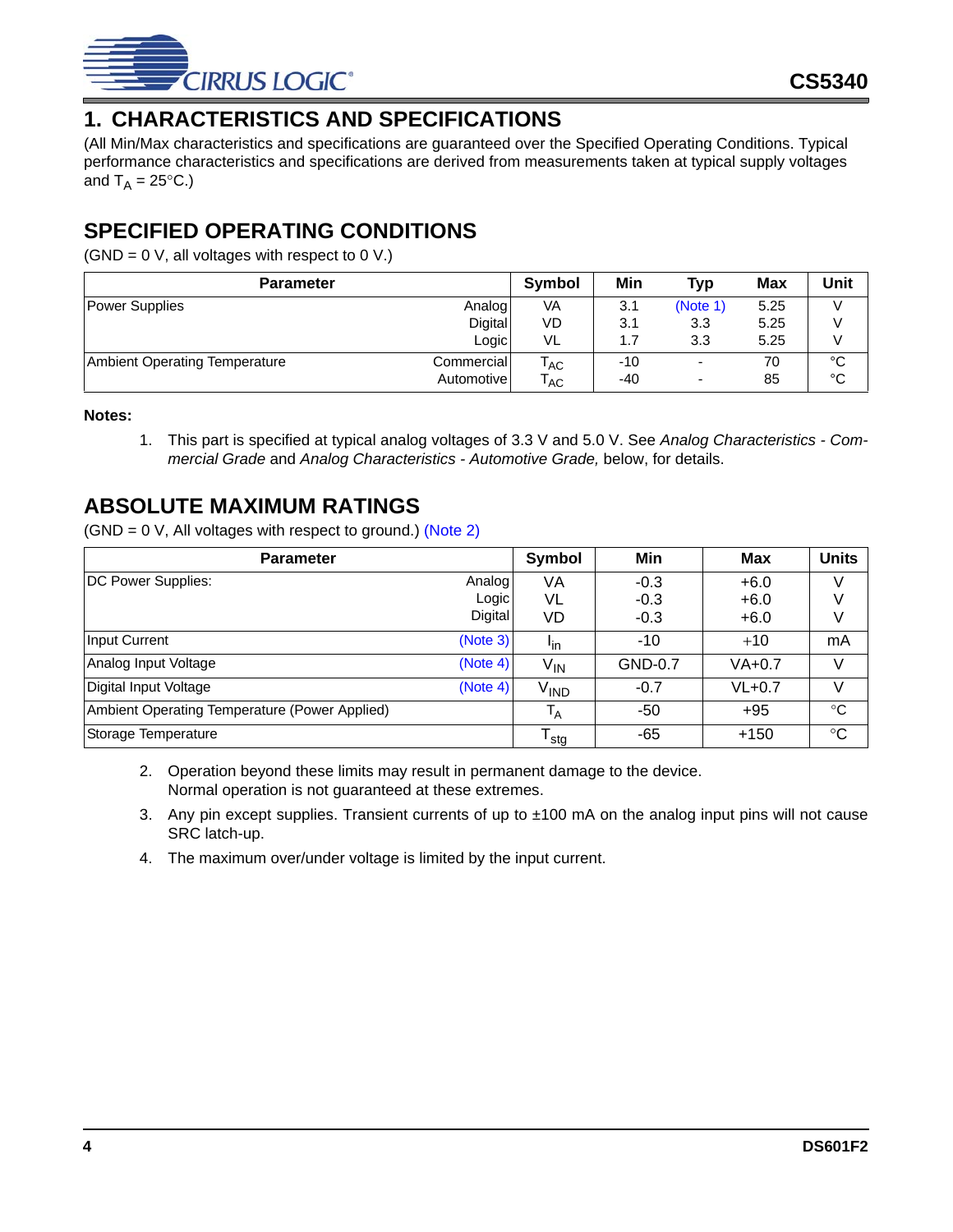

## <span id="page-4-0"></span>**ANALOG CHARACTERISTICS - COMMERCIAL GRADE**

Test Conditions (unless otherwise specified): Input test signal is a 1 kHz sine wave; measurement bandwidth is 10 Hz to 20 kHz.

| <b>Dynamic Performance for Commercial Grade</b>       |                                                         |               | $VA = 5 V$                           |                                  |                                                                                               | $VA = 3.3 V$                                                               |                                |                                        |                      |
|-------------------------------------------------------|---------------------------------------------------------|---------------|--------------------------------------|----------------------------------|-----------------------------------------------------------------------------------------------|----------------------------------------------------------------------------|--------------------------------|----------------------------------------|----------------------|
| <b>Single-Speed Mode</b>                              | $Fs = 48 kHz$                                           | <b>Symbol</b> | Min                                  | <b>Typ</b>                       | <b>Max</b>                                                                                    | Min                                                                        | <b>Typ</b>                     | <b>Max</b>                             | <b>Unit</b>          |
| Dynamic Range                                         | A-weighted<br>unweighted                                |               | 95<br>92                             | 101<br>98                        | $\overline{\phantom{a}}$<br>$\overline{\phantom{a}}$                                          | 92<br>89                                                                   | 98<br>95                       | ÷,<br>÷,                               | dB<br>dB             |
| Total Harmonic Distortion + Noise                     | (Note 5)<br>$-1$ dB<br>$-20dB$<br>$-60$ dB              | THD+N         | ÷,<br>٠<br>ä,                        | $-94$<br>$-78$<br>$-38$          | $-88$<br>$\qquad \qquad \blacksquare$                                                         | $\overline{\phantom{a}}$<br>$\qquad \qquad \blacksquare$<br>$\blacksquare$ | -91<br>$-75$<br>$-35$          | -85<br>٠<br>÷,                         | dB<br>dB<br>dB       |
| <b>Double-Speed Mode</b>                              | $Fs = 96 kHz$                                           | <b>Symbol</b> | Min                                  | <b>Typ</b>                       | <b>Max</b>                                                                                    | Min                                                                        | <b>Typ</b>                     | Max                                    | <b>Unit</b>          |
| Dynamic Range                                         | A-weighted<br>unweighted<br>40 kHz bandwidth unweighted |               | 95<br>92<br>$\overline{\phantom{a}}$ | 101<br>98<br>95                  | $\overline{\phantom{a}}$<br>$\qquad \qquad \blacksquare$                                      | 92<br>89<br>$\blacksquare$                                                 | 98<br>95<br>92                 | $\blacksquare$<br>÷,                   | dB<br>dB<br>dB       |
| Total Harmonic Distortion + Noise<br>40 kHz bandwidth | (Note 5)<br>$-1$ dB<br>$-20 dB$<br>$-60$ dB<br>$-1$ dB  | THD+N         | ٠<br>÷,                              | $-94$<br>$-78$<br>$-38$<br>$-91$ | $-88$<br>۰<br>$\overline{\phantom{m}}$<br>$\overline{\phantom{a}}$                            | $\blacksquare$<br>÷,<br>$\blacksquare$<br>÷,                               | -91<br>$-75$<br>$-35$<br>$-85$ | -85<br>÷,<br>ä,                        | dB<br>dB<br>dB<br>dB |
| <b>Quad-Speed Mode</b>                                | $Fs = 192 kHz$                                          | <b>Symbol</b> | Min                                  | <b>Typ</b>                       | Max                                                                                           | Min                                                                        | <b>Typ</b>                     | Max                                    | <b>Unit</b>          |
| Dynamic Range                                         | A-weighted<br>unweighted<br>40 kHz bandwidth unweighted |               | 95<br>92<br>$\overline{\phantom{a}}$ | 101<br>98<br>95                  | $\blacksquare$<br>ä,<br>$\qquad \qquad \blacksquare$                                          | 92<br>89<br>$\blacksquare$                                                 | 98<br>95<br>92                 | $\blacksquare$<br>$\blacksquare$<br>÷, | dB<br>dB<br>dB       |
| Total Harmonic Distortion + Noise<br>40 kHz bandwidth | (Note 5)<br>$-1$ dB<br>$-20 dB$<br>$-60$ dB<br>$-1$ dB  | THD+N         | ٠<br>٠                               | $-94$<br>$-78$<br>$-38$<br>$-91$ | $-88$<br>$\overline{\phantom{a}}$<br>$\qquad \qquad \blacksquare$<br>$\overline{\phantom{a}}$ | $\blacksquare$<br>÷,<br>$\blacksquare$<br>$\blacksquare$                   | -91<br>$-75$<br>$-35$<br>$-85$ | -85<br>÷,<br>ä,                        | dB<br>dB<br>dB<br>dB |
| <b>Dynamic Performance All Modes</b>                  |                                                         |               |                                      | Min                              |                                                                                               | <b>Typ</b>                                                                 |                                | <b>Max</b>                             | Unit                 |
| Interchannel Isolation                                |                                                         |               |                                      | $\overline{\phantom{0}}$         |                                                                                               | 90                                                                         | ÷                              |                                        | dB                   |
| <b>DC Accuracy</b>                                    |                                                         |               |                                      |                                  |                                                                                               |                                                                            |                                |                                        |                      |
| Interchannel Gain Mismatch                            |                                                         |               |                                      |                                  |                                                                                               | 0.1                                                                        | ۰                              |                                        | dB                   |
| Gain Error                                            |                                                         |               |                                      | $-5$                             |                                                                                               | $\overline{\phantom{0}}$                                                   |                                | $+5$                                   | $\%$                 |
| Gain Drift                                            |                                                         |               |                                      | $\qquad \qquad \blacksquare$     |                                                                                               | ±100                                                                       |                                | ÷,                                     | ppm/°C               |
| <b>Analog Input Characteristics</b>                   |                                                         |               |                                      |                                  |                                                                                               |                                                                            |                                |                                        |                      |
| Full-Scale Input Voltage                              |                                                         |               |                                      | $0.53*VA$                        |                                                                                               | $0.56*VA$                                                                  |                                | $0.59*VA$                              | Vpp                  |
| Input Impedance                                       |                                                         |               | -                                    |                                  |                                                                                               | 25                                                                         |                                |                                        | $k\Omega$            |

<span id="page-4-1"></span>5. Referred to the typical full-scale input voltage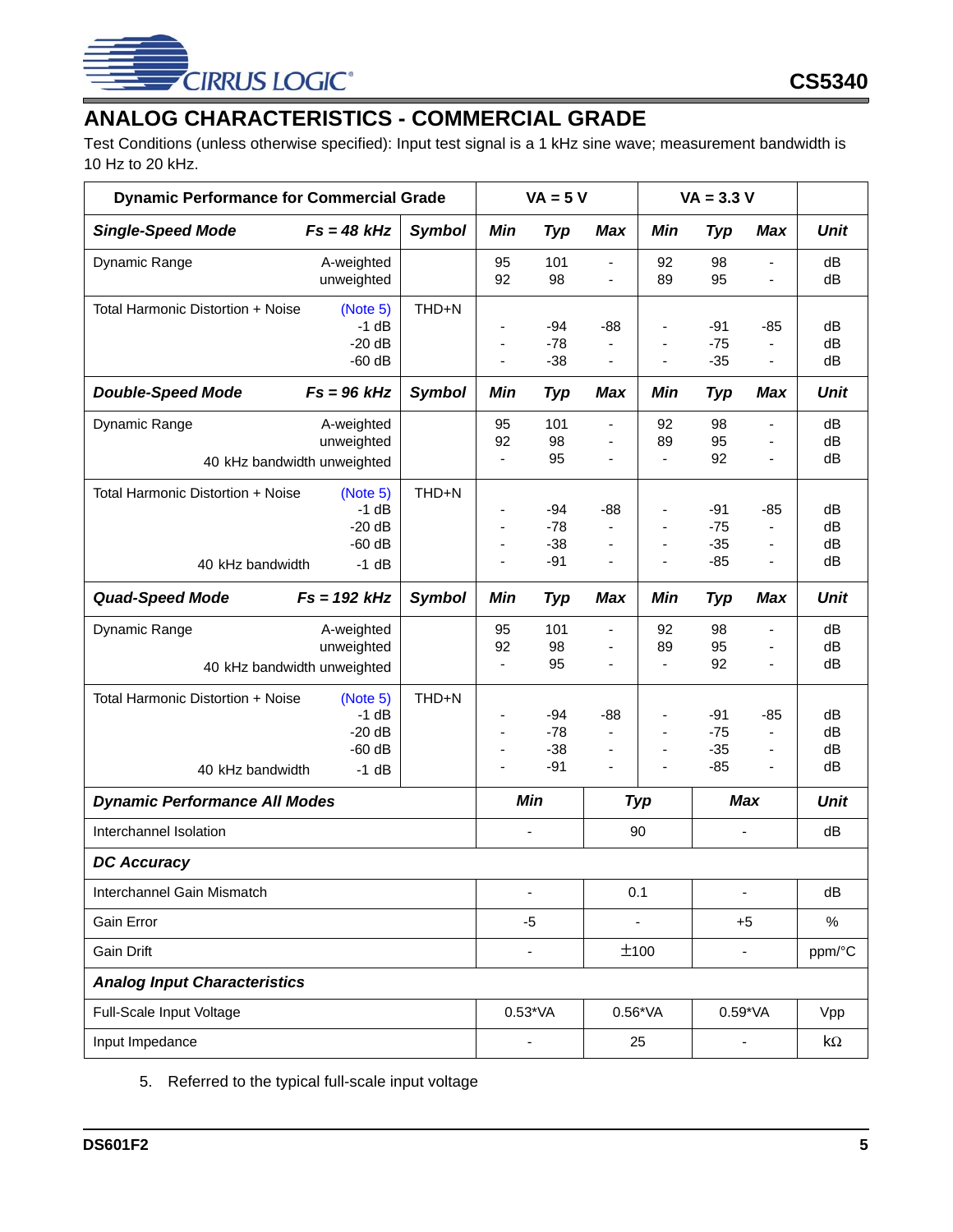

## <span id="page-5-0"></span>**ANALOG CHARACTERISTICS - AUTOMOTIVE GRADE**

Test Conditions (unless otherwise specified): Input test signal is a 1 kHz sine wave; measurement bandwidth is 10 Hz to 20 kHz.

| <b>Dynamic Performance for Automotive Grade</b>       |                                                         |               | $VA = 5 V$                           |                                  |                                                                                           | $VA = 3.3 V$                                                                             |                                  |                               |                      |
|-------------------------------------------------------|---------------------------------------------------------|---------------|--------------------------------------|----------------------------------|-------------------------------------------------------------------------------------------|------------------------------------------------------------------------------------------|----------------------------------|-------------------------------|----------------------|
| <b>Single-Speed Mode</b>                              | $Fs = 48 kHz$                                           | <b>Symbol</b> | Min                                  | <b>Typ</b>                       | <b>Max</b>                                                                                | Min                                                                                      | Typ                              | <b>Max</b>                    | <b>Unit</b>          |
| Dynamic Range                                         | A-weighted<br>unweighted                                |               | 93<br>90                             | 101<br>98                        | ä,<br>$\overline{\phantom{a}}$                                                            | 90<br>87                                                                                 | 98<br>95                         | ä,<br>÷,                      | dB<br>dB             |
| Total Harmonic Distortion + Noise                     | (Note 5)<br>$-1$ dB<br>$-20dB$<br>$-60$ dB              | THD+N         | $\overline{\phantom{0}}$<br>٠<br>ä,  | $-94$<br>$-78$<br>$-38$          | -86<br>$\qquad \qquad \blacksquare$                                                       | $\overline{\phantom{a}}$<br>$\qquad \qquad \blacksquare$<br>$\qquad \qquad \blacksquare$ | $-91$<br>$-75$<br>$-35$          | -83<br>٠                      | dB<br>dB<br>dB       |
| <b>Double-Speed Mode</b>                              | $Fs = 96 kHz$                                           | <b>Symbol</b> | Min                                  | Typ                              | Max                                                                                       | Min                                                                                      | <b>Typ</b>                       | Max                           | <b>Unit</b>          |
| Dynamic Range                                         | A-weighted<br>unweighted<br>40 kHz bandwidth unweighted |               | 93<br>90<br>$\overline{\phantom{a}}$ | 101<br>98<br>95                  | $\overline{\phantom{a}}$<br>$\overline{\phantom{m}}$                                      | 90<br>87<br>$\blacksquare$                                                               | 98<br>95<br>92                   | $\blacksquare$<br>÷,          | dB<br>dB<br>dB       |
| Total Harmonic Distortion + Noise<br>40 kHz bandwidth | (Note 5)<br>$-1$ dB<br>$-20dB$<br>$-60$ dB<br>$-1$ dB   | THD+N         | ٠<br>$\overline{a}$                  | $-94$<br>$-78$<br>$-38$<br>$-91$ | $-86$<br>$\overline{\phantom{m}}$<br>$\overline{\phantom{m}}$                             | $\blacksquare$<br>$\blacksquare$<br>$\blacksquare$<br>÷,                                 | $-91$<br>$-75$<br>$-35$<br>$-85$ | $-83$<br>÷,<br>$\blacksquare$ | dB<br>dB<br>dB<br>dB |
| <b>Quad-Speed Mode</b>                                | $Fs = 192 kHz$                                          | <b>Symbol</b> | Min                                  | <b>Typ</b>                       | Max                                                                                       | Min                                                                                      | <b>Typ</b>                       | Max                           | <b>Unit</b>          |
| Dynamic Range                                         | A-weighted<br>unweighted<br>40 kHz bandwidth unweighted |               | 93<br>90<br>$\overline{\phantom{a}}$ | 101<br>98<br>95                  | $\overline{\phantom{0}}$<br>$\overline{\phantom{a}}$                                      | 90<br>87<br>$\blacksquare$                                                               | 98<br>95<br>92                   | $\blacksquare$<br>÷,          | dB<br>dB<br>dB       |
| Total Harmonic Distortion + Noise<br>40 kHz bandwidth | (Note 5)<br>$-1$ dB<br>$-20dB$<br>$-60$ dB<br>$-1$ dB   | THD+N         | ٠<br>٠                               | $-94$<br>$-78$<br>$-38$<br>$-91$ | $-86$<br>$\overline{\phantom{a}}$<br>$\overline{\phantom{a}}$<br>$\overline{\phantom{a}}$ | $\blacksquare$<br>٠<br>÷,<br>$\overline{\phantom{a}}$                                    | $-91$<br>$-75$<br>$-35$<br>$-85$ | $-83$<br>÷,<br>$\blacksquare$ | dB<br>dB<br>dB<br>dB |
| <b>Dynamic Performance All Modes</b>                  |                                                         |               |                                      | <b>Min</b>                       |                                                                                           | <b>Typ</b>                                                                               |                                  | <b>Max</b>                    | <b>Unit</b>          |
| Interchannel Isolation                                |                                                         |               |                                      | $\overline{\phantom{0}}$         |                                                                                           | 90                                                                                       |                                  | $\blacksquare$                | dB                   |
| <b>DC Accuracy</b>                                    |                                                         |               |                                      |                                  |                                                                                           |                                                                                          |                                  |                               |                      |
| Interchannel Gain Mismatch                            |                                                         |               |                                      |                                  |                                                                                           | 0.1                                                                                      | ÷                                |                               | dB                   |
| Gain Error                                            |                                                         |               |                                      | $-10$                            |                                                                                           | $\qquad \qquad \blacksquare$                                                             |                                  | $+10$                         | $\%$                 |
| Gain Drift                                            |                                                         |               |                                      | $\overline{\phantom{0}}$         |                                                                                           | ±100                                                                                     |                                  | ÷,                            | ppm/°C               |
| <b>Analog Input Characteristics</b>                   |                                                         |               |                                      |                                  |                                                                                           |                                                                                          |                                  |                               |                      |
| Full-Scale Input Voltage                              |                                                         |               |                                      | $0.50*VA$                        |                                                                                           | $0.56*VA$                                                                                |                                  | $0.62*VA$                     | Vpp                  |
| Input Impedance                                       |                                                         |               | $\overline{\phantom{0}}$             |                                  |                                                                                           | 25                                                                                       |                                  |                               | $k\Omega$            |

6. Referred to the typical full-scale input voltage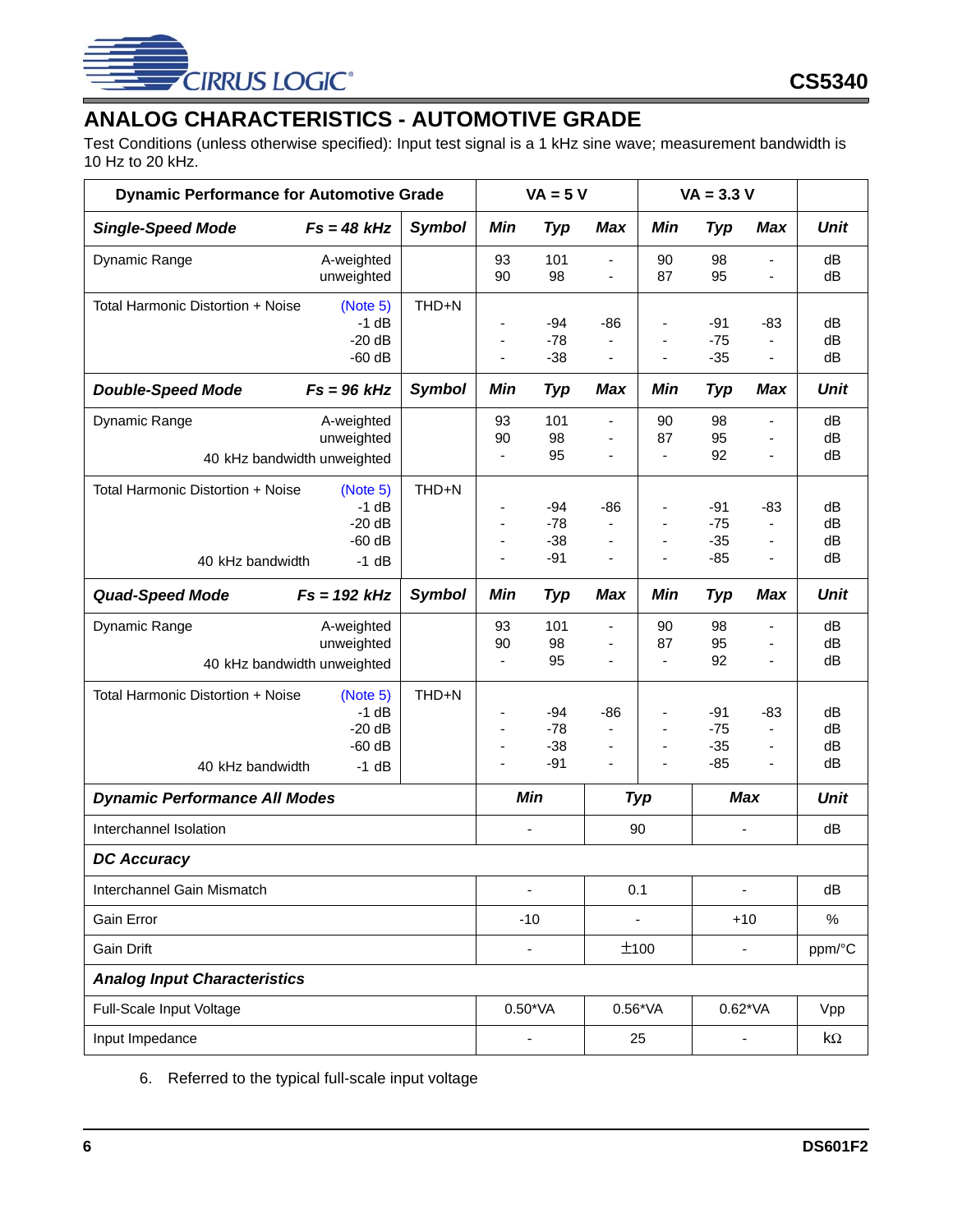

## <span id="page-6-0"></span>**DIGITAL FILTER CHARACTERISTICS**

|                                             | <b>Parameter</b> |          | <b>Symbol</b>   | Min                      | <b>Typ</b>               | Max                      | Unit |
|---------------------------------------------|------------------|----------|-----------------|--------------------------|--------------------------|--------------------------|------|
| <b>Single-Speed Mode</b>                    |                  |          |                 |                          |                          |                          |      |
| Passband                                    | $(-0.1 dB)$      | (Note 7) |                 | 0                        | $\blacksquare$           | 0.4895                   | Fs   |
| Passband Ripple                             |                  |          |                 | $-0.035$                 | $\blacksquare$           | 0.035                    | dB   |
| Stopband                                    |                  | (Note 7) |                 | 0.5687                   | $\overline{\phantom{a}}$ | ٠                        | Fs   |
| <b>Stopband Attenuation</b>                 |                  |          |                 | 70                       | Ξ.                       | $\blacksquare$           | dB   |
| Total Group Delay (Fs = Output Sample Rate) |                  |          | $t_{gd}$        | $\overline{\phantom{a}}$ | 12/Fs                    | $\overline{\phantom{a}}$ | s    |
| <b>Double-Speed Mode</b>                    |                  |          |                 |                          |                          |                          |      |
| Passband                                    | $(-0.1 dB)$      | (Note 7) |                 | 0                        | $\blacksquare$           | 0.4895                   | Fs   |
| Passband Ripple                             |                  |          |                 | $-0.025$                 | $\overline{\phantom{a}}$ | 0.025                    | dB   |
| Stopband                                    |                  | (Note 7) |                 | 0.5604                   | $\overline{\phantom{a}}$ | ä,                       | Fs   |
| <b>Stopband Attenuation</b>                 |                  |          |                 | 69                       | ۰.                       | ۰                        | dB   |
| Total Group Delay (Fs = Output Sample Rate) |                  |          | $t_{gd}$        | $\overline{\phantom{a}}$ | 9/Fs                     | ٠                        | s    |
| <b>Quad-Speed Mode</b>                      |                  |          |                 |                          |                          |                          |      |
| Passband                                    | $(-0.1 dB)$      | (Note 7) |                 | $\Omega$                 | $\blacksquare$           | 0.2604                   | Fs   |
| Passband Ripple                             |                  |          |                 | $-0.025$                 | $\blacksquare$           | 0.025                    | dB   |
| Stopband                                    |                  | (Note 7) |                 | 0.5                      | $\blacksquare$           | $\blacksquare$           | Fs   |
| <b>Stopband Attenuation</b>                 |                  |          |                 | 60                       | ٠                        | $\blacksquare$           | dB   |
| Total Group Delay (Fs = Output Sample Rate) |                  |          | $t_{\text{gd}}$ | ÷,                       | 5/Fs                     | $\overline{\phantom{a}}$ | s    |
| <b>High-Pass Filter Characteristics</b>     |                  |          |                 |                          |                          |                          |      |
| <b>Frequency Response</b>                   | $-3.0$ dB        |          |                 | ÷,                       | 1                        | $\blacksquare$           | Hz   |
|                                             | $-0.13$ dB       | (Note 8) |                 |                          | 20                       |                          | Hz   |
| <b>Phase Deviation</b>                      | @ 20 Hz          | (Note 8) |                 | ٠                        | 10                       |                          | Deg  |
| Passband Ripple                             |                  |          |                 | $\blacksquare$           | ٠                        | 0                        | dB   |

<span id="page-6-2"></span>7. Filter characteristics scale precisely with Fs

<span id="page-6-1"></span>8. Response shown is for Fs equal to 48 kHz. Filter characteristics scale with Fs.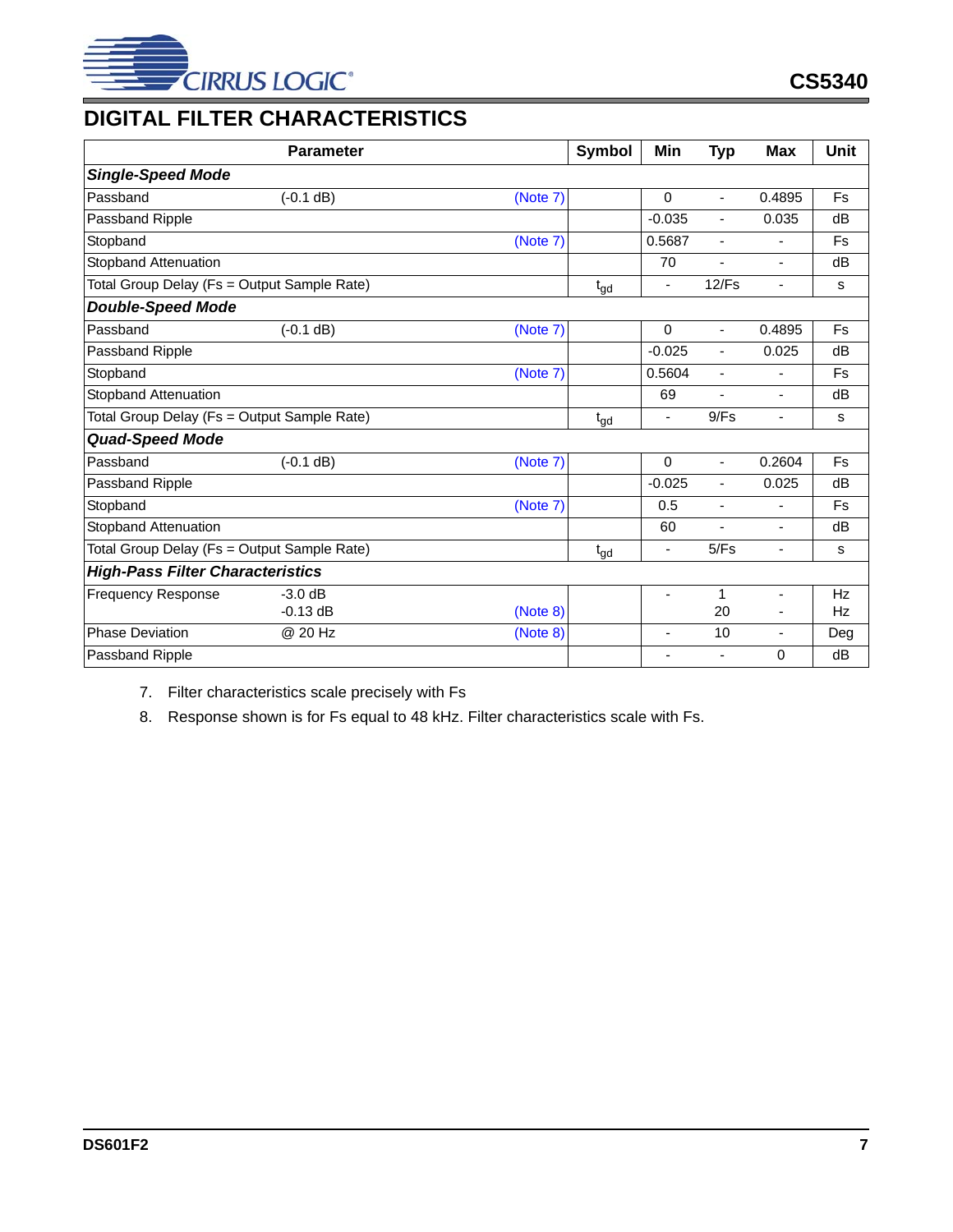

**CS5340**



<span id="page-7-0"></span>**Figure 1. Single-Speed Mode Stopband Rejection Figure 2. Single-Speed Mode Stopband Rejection**



<span id="page-7-2"></span>**Figure 3. Single-Speed Mode Transition Band (Detail) Figure 4. Single-Speed Mode Passband Ripple**





<span id="page-7-1"></span>



<span id="page-7-3"></span>

<span id="page-7-5"></span>

<span id="page-7-4"></span>**Figure 5. Double-Speed Mode Stopband Rejection Figure 6. Double-Speed Mode Stopband Rejection**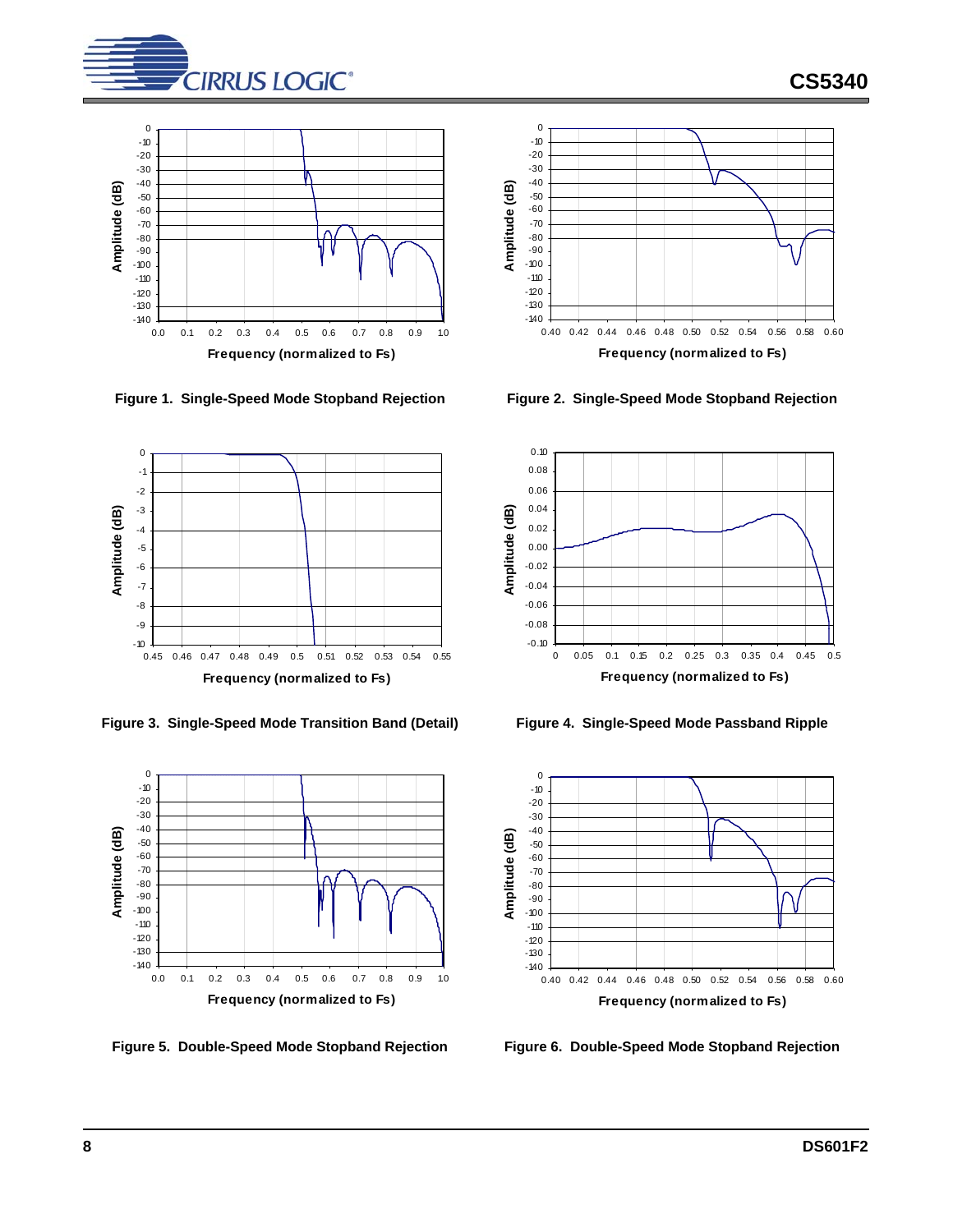

**CS5340**



<span id="page-8-0"></span>**Figure 7. Double-Speed Mode Transition Band (Detail) Figure 8. Double-Speed Mode Passband Ripple**





<span id="page-8-4"></span>**Figure 11. Quad-Speed Mode Transition Band (Detail) Figure 12. Quad-Speed Mode Passband Ripple**



<span id="page-8-1"></span>



<span id="page-8-2"></span>**Figure 9. Quad-Speed Mode Stopband Rejection Figure 10. Quad-Speed Mode Stopband Rejection**

<span id="page-8-3"></span>

<span id="page-8-5"></span>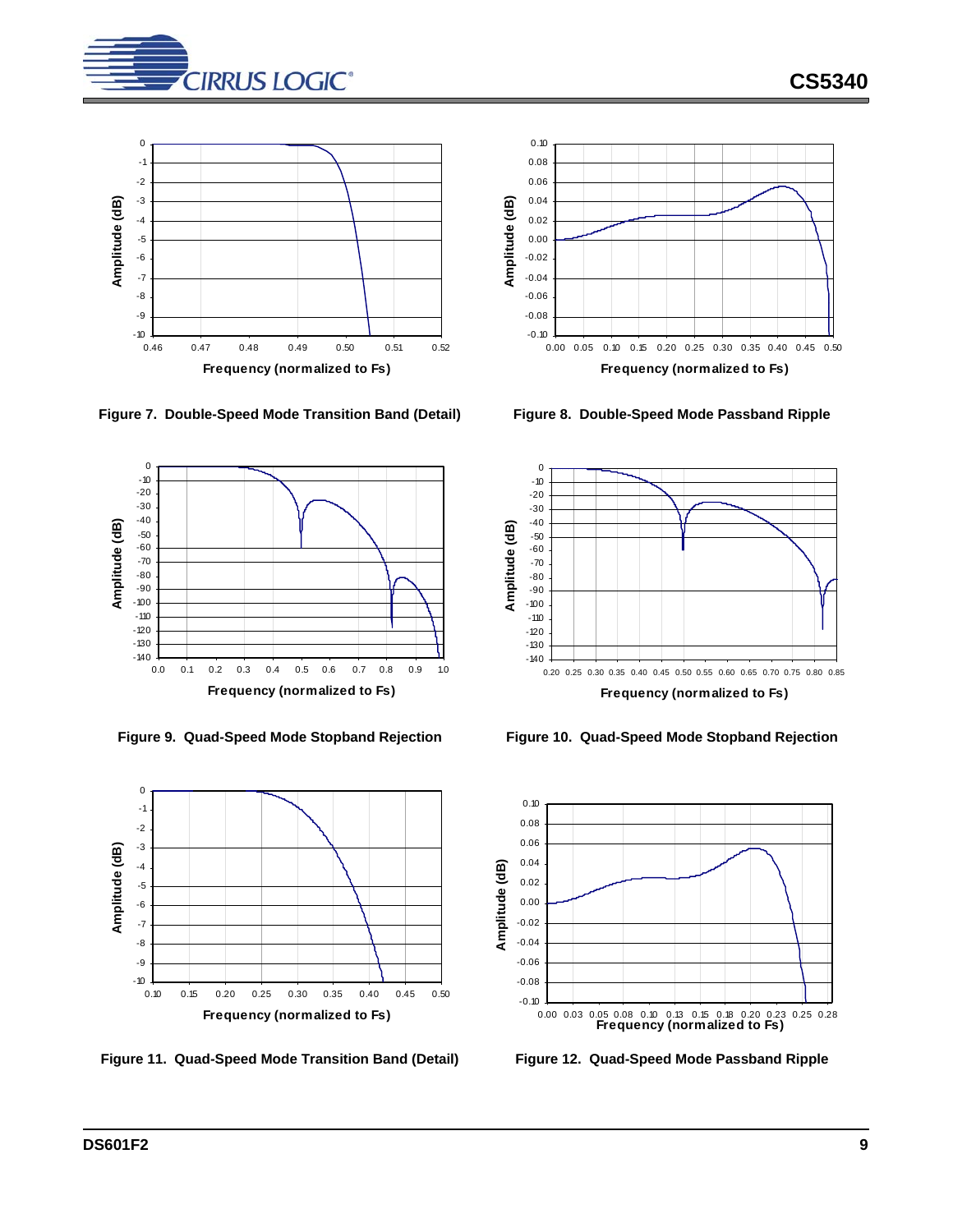

## <span id="page-9-0"></span>**DC ELECTRICAL CHARACTERISTICS**

(GND = 0 V, all voltages with respect to 0 V. MCLK=12.288 MHz; Master Mode)

| <b>Parameter</b>                         |                      | Symbol         | Min            | <b>Typ</b>  | Max            | Unit      |
|------------------------------------------|----------------------|----------------|----------------|-------------|----------------|-----------|
| DC Power Supplies:                       | Positive Analog      | VA             | 3.1            |             | 5.25           | $\vee$    |
|                                          | Positive Digital     | VD             | 3.1            |             | 5.25           | v         |
|                                          | Positive Logic       | VL             | 1.7            |             | 5.25           | V         |
| Power Supply Current                     | $VA = 5 V$           | Iд             |                | 21          | 25.5           | mA        |
| (Normal Operation)                       | $VA = 3.3 V$         | ΙA             |                | 18.2        | 22.5           | mA        |
|                                          | $VL,VD = 5 V$        | םי             |                | 15          | 18.5           | mA        |
|                                          | $VL,VD = 3.3 V$      | םי             |                | 9           | 10             | mA        |
| Power Supply Current                     | $VA = 5 V$           | <sup>I</sup> A |                | 1.5         |                | mA        |
| (Power-Down Mode) (Note 9)               | $VL,VD=5$ V          | Ιŋ             |                | 0.4         |                | mA        |
| <b>Power Consumption</b>                 | VL, VD, VA = $5$ V   |                |                | 180         | 220            | mW        |
| (Normal Operation)                       | VL, VD, VA = $3.3$ V |                |                | 90          | 107.2          | mW        |
|                                          | (Power-Down Mode)    |                |                | 9.5         |                | mW        |
| Power Supply Rejection Ratio (1 kHz)     | (Note 10)            | <b>PSRR</b>    | $\blacksquare$ | 65          | $\blacksquare$ | dB        |
| V <sub>O</sub> Nominal Voltage           |                      |                |                | $VA \div 2$ |                | $\vee$    |
| Output Impedance                         |                      |                |                | 25          |                | $k\Omega$ |
| Filt+ Nominal Voltage                    |                      |                |                | VA          |                | $\vee$    |
| Output Impedance                         |                      |                |                | 36          |                | $k\Omega$ |
| Maximum allowable DC current source/sink |                      |                |                | 0.01        | $\blacksquare$ | mA        |

- <span id="page-9-2"></span>9. Power Down Mode is defined as  $\overline{RST}$  = Low, with all clocks and data lines held static at a valid logic levels.
- <span id="page-9-3"></span>10. Valid with the recommended capacitor values on FILT+ and VQ as shown in the Typical Connection Diagram, Figure 17 on page 14.

### <span id="page-9-1"></span>**DIGITAL CHARACTERISTICS**

| <b>Parameter</b>                               |              | Symbol          | Min   | <b>Typ</b> | <b>Max</b> | Units |
|------------------------------------------------|--------------|-----------------|-------|------------|------------|-------|
| High-Level Input Voltage                       | (% of VL)    | V <sub>IH</sub> | 70%   | -          | $\sim$     |       |
| Low-Level Input Voltage                        | (% of VL)    | $V_{IL}$        | -     |            | 30%        |       |
| High-Level Output Voltage at $I_0 = 100 \mu A$ | $(\%$ of VL) | V <sub>OH</sub> | 70%   |            |            |       |
| Low-Level Output Voltage at $I_0 = 100 \mu A$  | $(\%$ of VL) | V <sub>OL</sub> |       |            | 15%        | \/    |
| Input Leakage Current                          |              | <sup>l</sup> in | $-10$ |            | $+10$      | μA    |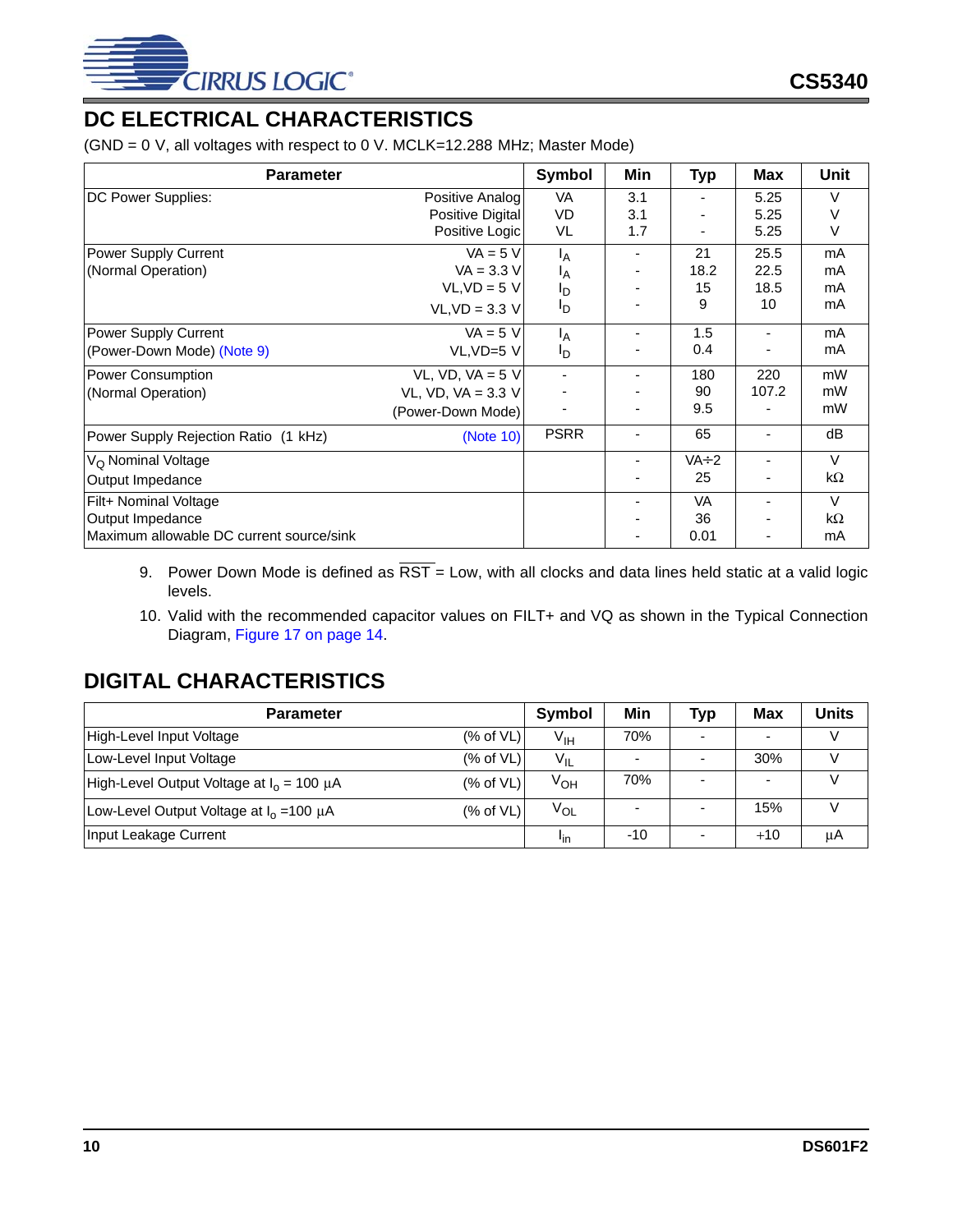

## <span id="page-10-0"></span>**SWITCHING CHARACTERISTICS - SERIAL AUDIO PORT**

 $(Logic "0" = GND = 0 V; Logic "1" = VL, C<sub>L</sub> = 20 pF)$ 

| Parameter                      |              | Symbol            | Min                      | <b>Typ</b>               | <b>Max</b>               | <b>Unit</b>   |
|--------------------------------|--------------|-------------------|--------------------------|--------------------------|--------------------------|---------------|
| <b>MCLK Specifications</b>     |              |                   |                          |                          |                          |               |
| <b>MCLK Period</b>             |              | $t_{\text{clkw}}$ | 39                       | $\overline{\phantom{a}}$ | 45                       | ns            |
|                                |              |                   | 78                       |                          | 1953                     | ns            |
| <b>MCLK Pulse Duty Cycle</b>   |              |                   | 40                       | $\overline{a}$           | 60                       | $\%$          |
| <b>Master Mode</b>             |              |                   |                          |                          |                          |               |
| <b>SCLK falling to LRCK</b>    | Single-Speed | $t_{mslr}$        | $-20$                    | $\blacksquare$           | 20                       | ns            |
|                                | Double-Speed |                   | $-20$                    |                          | 20                       | ns            |
|                                | Quad-Speed   |                   | -8                       | $\overline{\phantom{a}}$ | 8                        | ns            |
| SCLK falling to SDOUT valid.   |              | $t_{\text{sdo}}$  | L,                       |                          | 32                       | ns            |
| SCLK Duty Cycle.               | Single-Speed |                   | $\overline{\phantom{0}}$ | 50                       |                          | $\%$          |
|                                | Double-Speed |                   |                          | 50                       |                          | $\%$          |
|                                | Quad-Speed   |                   | $\overline{\phantom{0}}$ | 33                       |                          | $\%$          |
| <b>Slave Mode</b>              |              |                   |                          |                          |                          |               |
| Single-Speed (Note 11)         |              |                   |                          |                          |                          |               |
| <b>LRCK Duty Cycle</b>         |              |                   | 40                       | 50                       | 60                       | $\%$          |
| <b>SCLK Period</b>             |              | $t_{\rm scIkw}$   | 156                      | $\blacksquare$           | $\frac{1}{2}$            | ns            |
| <b>SCLK Duty Cycle</b>         |              |                   | 45                       | 50                       | 55                       | $\frac{0}{0}$ |
| SDOUT valid before SCLK rising |              | $t_{\text{stp}}$  | 10                       | $\overline{\phantom{a}}$ | $\overline{\phantom{0}}$ | ns            |
| SDOUT valid after SCLK rising  |              | t <sub>hld</sub>  | 5                        | $\overline{\phantom{a}}$ | $\overline{\phantom{a}}$ | ns            |
| SCLK falling to LRCK edge      |              | $t_{\sf s}$       | $-20$                    | ä,                       | 20                       | ns            |
| <b>Double-Speed</b> (Note 11)  |              |                   |                          |                          |                          |               |
| <b>LRCK Duty Cycle</b>         |              |                   | 40                       | 50                       | 60                       | $\%$          |
| <b>SCLK Period</b>             |              | $t_{\rm scIkw}$   | 156                      | $\overline{\phantom{a}}$ | $\overline{\phantom{a}}$ | ns            |
| <b>SCLK Duty Cycle</b>         |              |                   | 45                       | 50                       | 55                       | %             |
| SDOUT valid before SCLK rising |              | $t_{\text{stp}}$  | 10                       | $\overline{\phantom{a}}$ | -                        | ns            |
| SDOUT valid after SCLK rising  |              | t <sub>hld</sub>  | 5                        | ä,                       |                          | ns            |
| SCLK falling to LRCK edge.     |              | $t_{\sf s}$       | $-20$                    |                          | 20                       | ns            |
| Quad-Speed (Note 11)           |              |                   |                          |                          |                          |               |
| <b>LRCK Duty Cycle</b>         |              |                   | 40                       | 50                       | 60                       | $\%$          |
| <b>SCLK Period</b>             |              | $t_{\rm scIkw}$   | 78                       | $\blacksquare$           | $\blacksquare$           | ns            |
| <b>SCLK Duty Cycle</b>         |              |                   | 29.7                     | 33                       | 50                       | $\%$          |
| SDOUT valid before SCLK rising |              | $t_{\rm stp}$     | 10                       | $\blacksquare$           | -                        | ns            |
| SDOUT valid after SCLK rising  |              | $t_{\text{hld}}$  | 5                        | $\overline{\phantom{a}}$ | $\overline{\phantom{a}}$ | ns            |
| SCLK falling to LRCK edge.     |              | $t_{\sf s}$       | $-8$                     | $\blacksquare$           | 8                        | ns            |

<span id="page-10-1"></span>11. For a description of speed modes, please refer to [Table on page 15.](#page-14-5)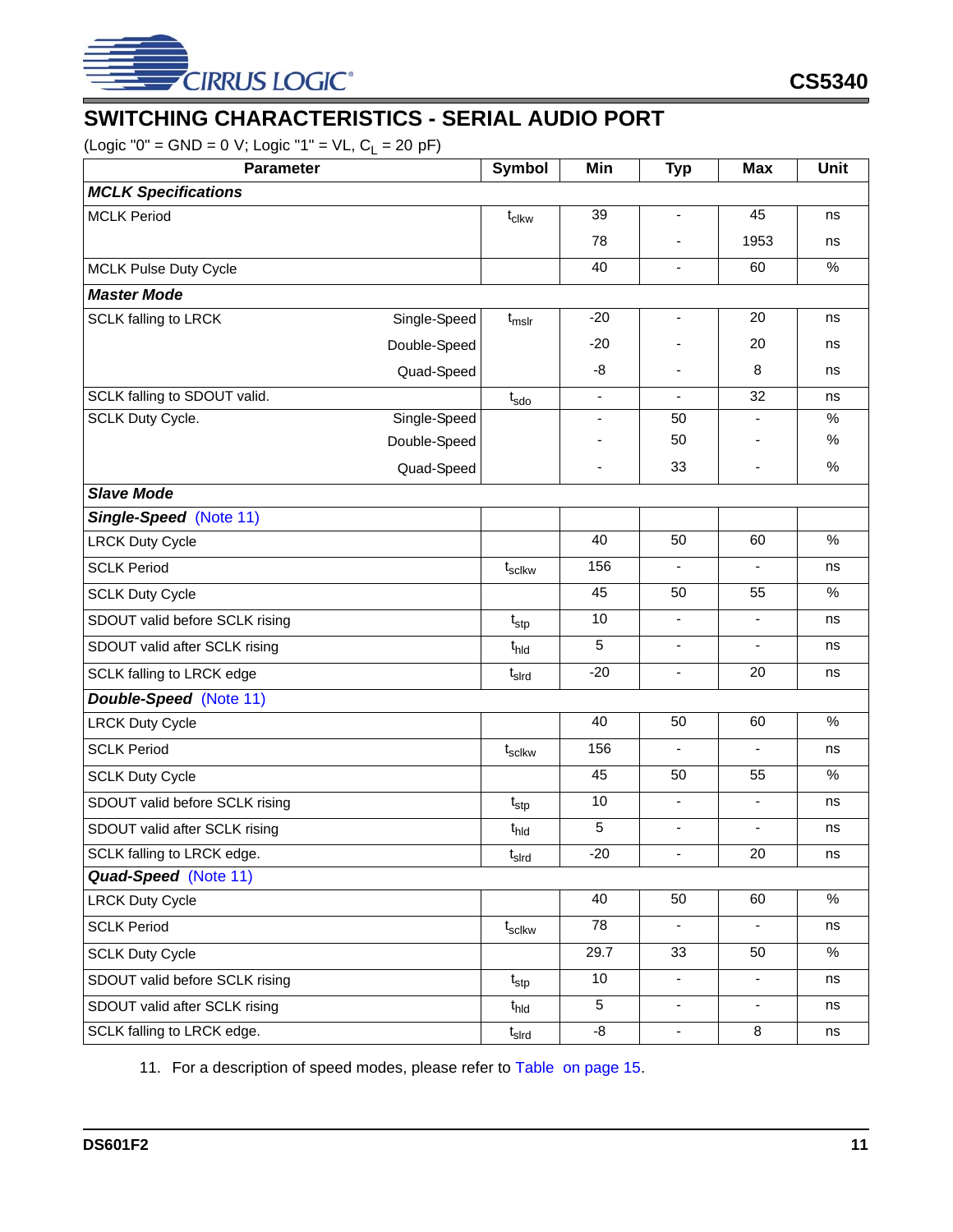



<span id="page-11-0"></span>

<span id="page-11-1"></span>



<span id="page-11-2"></span>



<span id="page-11-3"></span>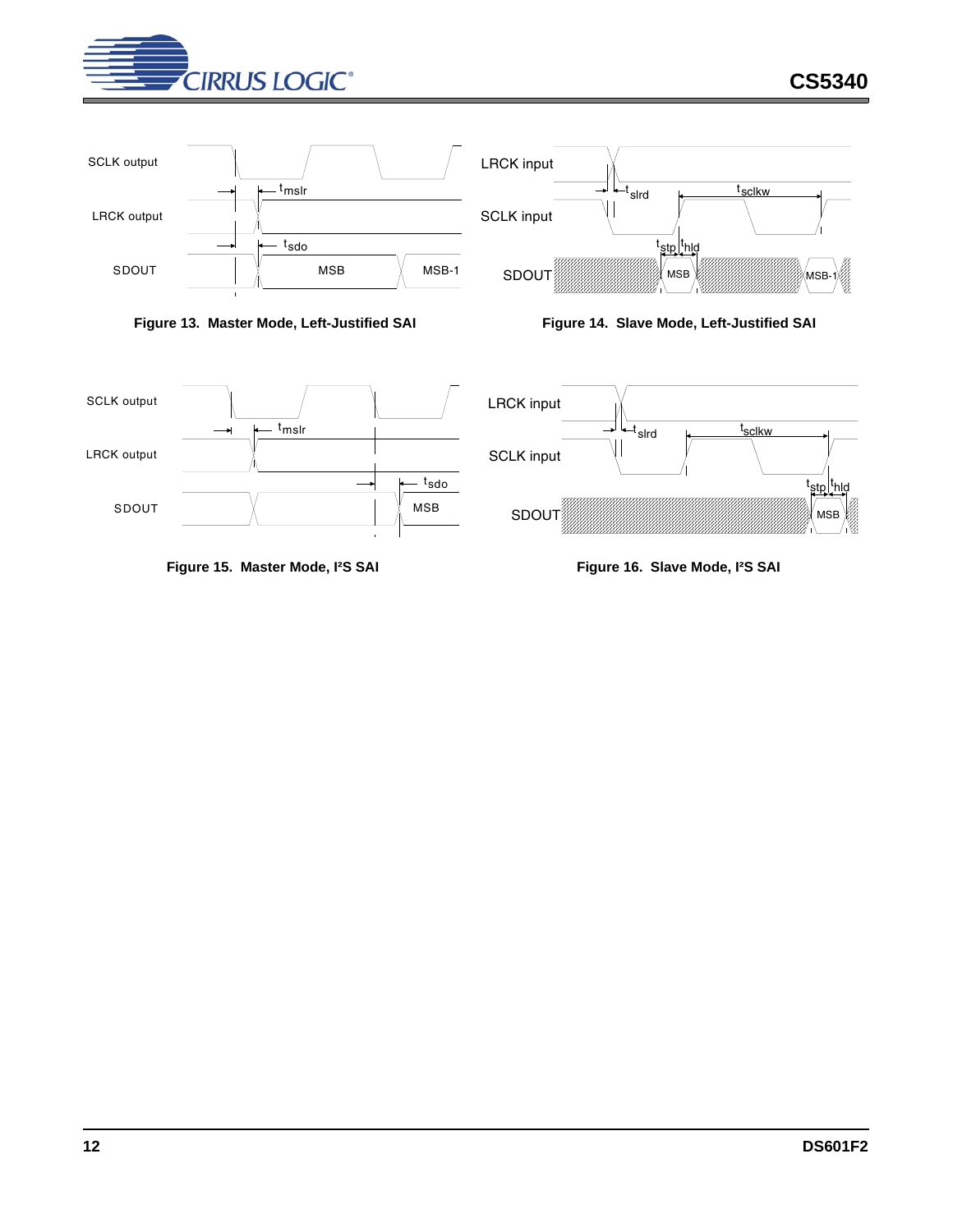

## <span id="page-12-0"></span>**2. PIN DESCRIPTION**



| <b>Pin Name</b>      | #              | <b>Pin Description</b>                                                                                                           |
|----------------------|----------------|----------------------------------------------------------------------------------------------------------------------------------|
| M <sub>0</sub><br>M1 | 16             | Mode Selection ( <i>lnput</i> ) - Determines the operational mode of the device.                                                 |
| <b>MCLK</b>          | $\overline{2}$ | <b>Master Clock</b> ( <i>lnput</i> ) - Clock source for the delta-sigma modulator and digital filters.                           |
| VL                   | 3              | <b>Logic Power</b> ( <i>lnput</i> ) - Positive power for the digital input/output.                                               |
| <b>SDOUT</b>         | 4              | <b>Serial Audio Data Output</b> ( <i>Output</i> ) - Output for two's complement serial audio data.                               |
| <b>GND</b>           | 5,14           | <b>Ground</b> ( <i>lnput</i> ) - Ground reference. Must be connected to analog ground.                                           |
| <b>VD</b>            | 6              | <b>Digital Power</b> ( <i>lnput</i> ) - Positive power supply for the digital section.                                           |
| <b>SCLK</b>          | 7              | <b>Serial Clock</b> ( <i>Input/Output</i> ) - Serial clock for the serial audio interface.                                       |
| <b>LRCK</b>          | 8              | Left Right Clock (Input/Output) - Determines which channel, Left or Right, is currently<br>active on the serial audio data line. |
| <b>RST</b>           | 9              | <b>Reset</b> ( <i>lnput</i> ) - The device enters a low power mode when low.                                                     |
| AINL<br><b>AINR</b>  | 10<br>12       | Analog Input (Input) - The full-scale analog input level is specified in the Analog Charac-<br>teristics specification table.    |
| VQ                   | 11             | Quiescent Voltage (Output) - Filter connection for the internal quiescent<br>reference voltage.                                  |
| VA                   | 13             | <b>Analog Power</b> ( <i>lnput</i> ) - Positive power supply for the analog section.                                             |
| $FILT+$              | 15             | <b>Positive Voltage Reference (Output) - Positive reference voltage for the internal</b><br>sampling circuits.                   |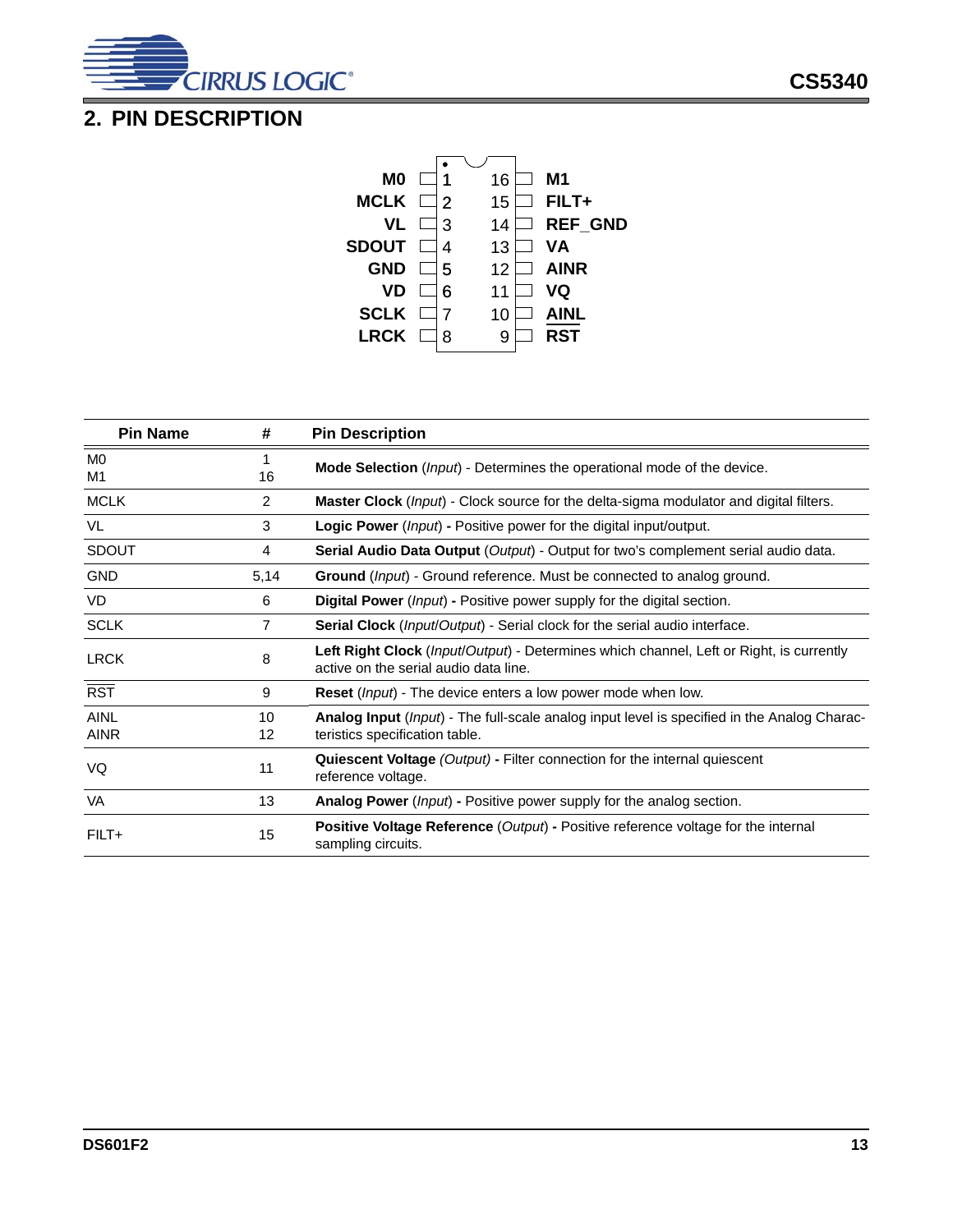

## <span id="page-13-0"></span>**3. TYPICAL CONNECTION DIAGRAM**

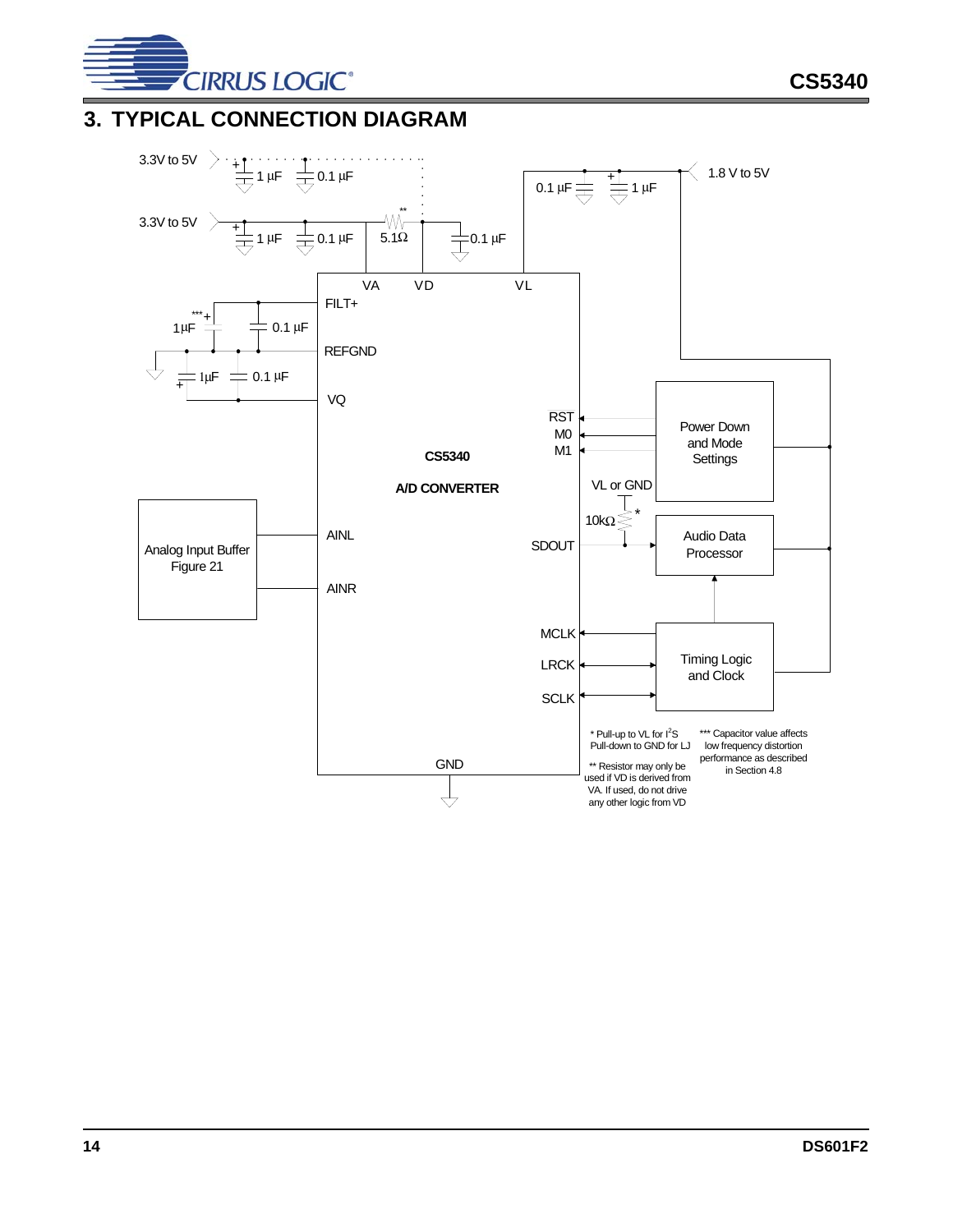

### <span id="page-14-1"></span><span id="page-14-0"></span>**4.1 Single-, Double-, and Quad-Speed Modes**

The CS5340 can support output sample rates from 2 kHz to 200 kHz. The proper speed mode can be de-termined by the desired output sample rate and the external MCLK/LRCK ratio, as shown in [Table 1.](#page-14-3)

<span id="page-14-5"></span>

| <b>Speed Mode</b>                                                | <b>MCLK/LRCK</b><br><b>Ratio</b> | <b>Output Sample Rate Range (kHz)</b> |  |  |  |  |
|------------------------------------------------------------------|----------------------------------|---------------------------------------|--|--|--|--|
| Single-Speed Mode                                                | 512x                             | $43 - 50$                             |  |  |  |  |
|                                                                  | 256x                             | $2 - 50$                              |  |  |  |  |
| Double-Speed Mode                                                | 256x                             | $86 - 100$                            |  |  |  |  |
|                                                                  | 128x                             | $4 - 100$                             |  |  |  |  |
| Quad-Speed Mode                                                  | 128x                             | 172 - 200                             |  |  |  |  |
|                                                                  | $64x^*$                          | $100 - 200$                           |  |  |  |  |
| <sup>*</sup> Quad-Speed Mode, 64x only available in Master Mode. |                                  |                                       |  |  |  |  |

**Table 1. Speed Modes and the Associated Output Sample Rates (Fs)**

### <span id="page-14-3"></span><span id="page-14-2"></span>**4.2 Operation as Either a Clock Master or Slave**

The CS5340 supports operation as either a clock master or slave. As a clock master, the LRCK and SCLK pins are outputs with the left/right and serial clocks synchronously generated on-chip. As a clock slave, the LRCK and SCLK pins are inputs and require the left/right and serial clocks to be externally generated. The selection of clock master or slave is made via the Mode pins as shown in [Table 2](#page-14-4).

<span id="page-14-4"></span>

| M1 (Pin 16) | <b>M0 (Pin 1)</b> | <b>MODE</b>                     |
|-------------|-------------------|---------------------------------|
|             |                   | Clock Master, Single-Speed Mode |
|             |                   | Clock Master, Double-Speed Mode |
|             |                   | Clock Master, Quad-Speed Mode   |
|             |                   | Clock Slave, All Speed Modes    |

**Table 2. CS5340 Mode Control**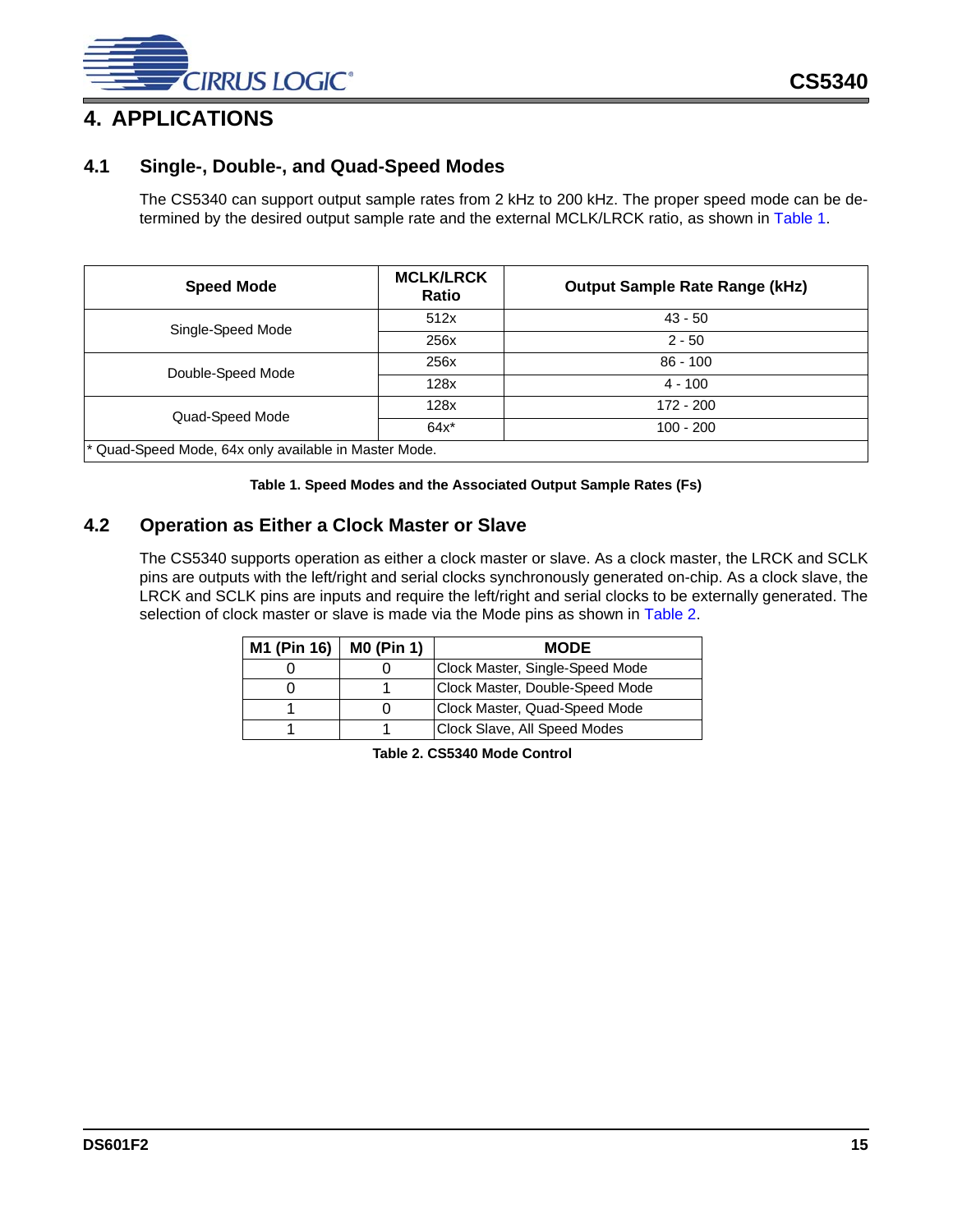

### <span id="page-15-0"></span>*4.2.1 Operation as a Clock Master*

As a clock master, LRCK and SCLK operate as outputs. The left/right and serial clocks are internally derived from the master clock with the left/right clock equal to Fs and the serial clock equal to 64x Fs, as shown in [Figure 18](#page-15-2).



**Figure 18. CS5340 Master Mode Clocking**

### <span id="page-15-2"></span><span id="page-15-1"></span>*4.2.2 Operation as a Clock Slave with Auto-Detect*

LRCK and SCLK operate as inputs in clock slave mode. It is recommended that the left/right clock be synchronously derived from the master clock and must be equal to Fs. It is also recommended that the serial clock be synchronously derived from the master clock and be equal to 64x Fs to maximize system performance.

A unique feature of the CS5340 is the automatic selection of either Single-, Double- or Quad-Speed mode when operating as a clock slave. The auto-mode select feature negates the need to configure the Mode pins to correspond to the desired mode. The auto-mode selection feature supports all standard audio sample rates from 2 to 200 kHz. However, there are ranges of non-standard audio sample rates that are not supported when operating with a fast MCLK (512x, 256x, 128x for Single-, Double-, and Quad-Speed Modes, respectively). Please refer to [Table](#page-14-5) for supported sample rate ranges.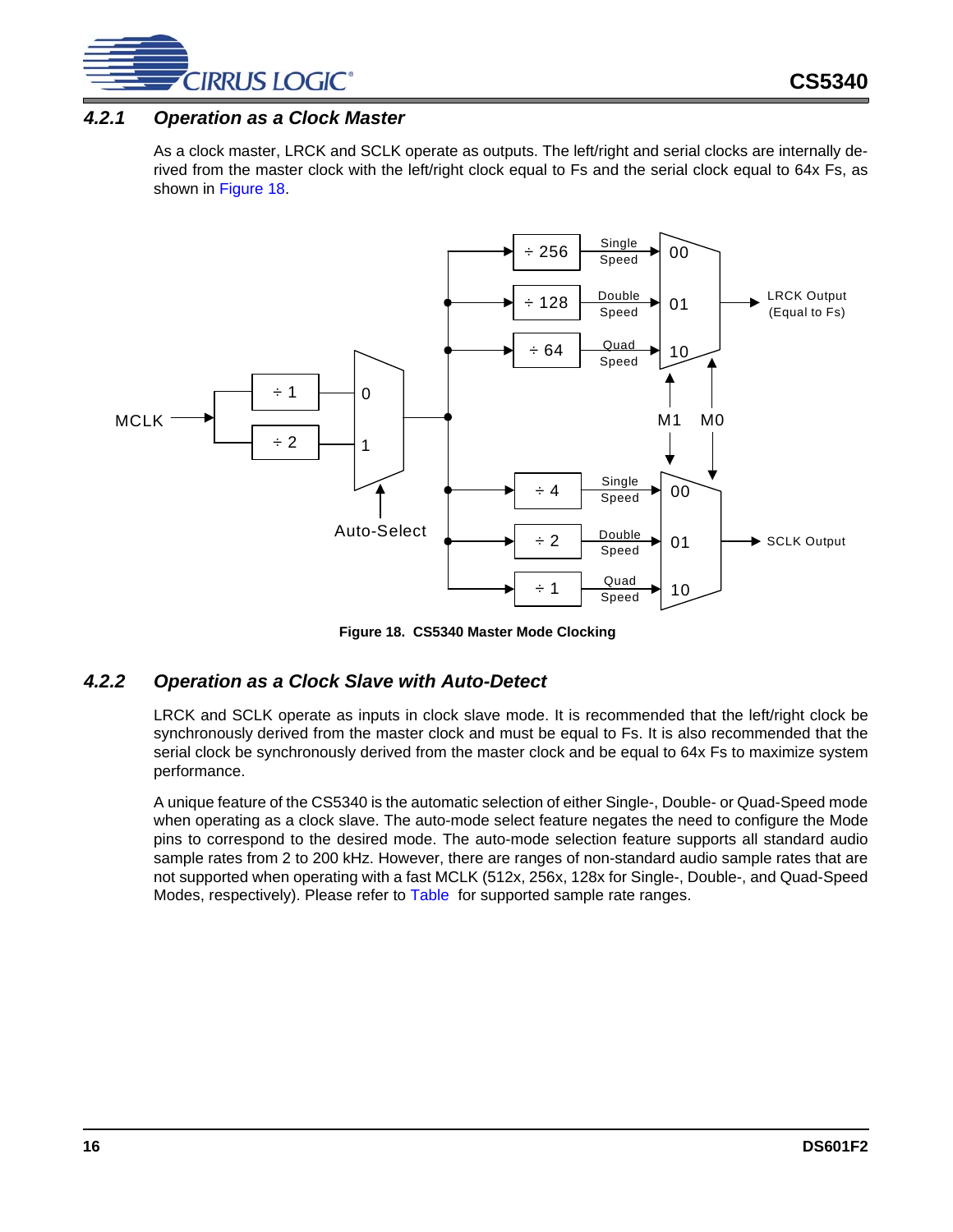

### <span id="page-16-0"></span>*4.2.3 Master Clock*

The CS5340 requires a Master clock (MCLK) which runs the internal sampling circuits and digital filters. There is also an internal MCLK divider which is automatically activated based on the speed mode and frequency of the MCLK. [Table 3](#page-16-4) shows a listing of the external MCLK/LRCK ratios that are required. [Table 4](#page-16-5) lists some common audio output sample rates and the required MCLK frequency. Please note that not all of the listed sample rates are supported when operating with a fast MCLK (512x, 256x, 128x for Single-, Double-, and Quad-Speed Modes, respectively).

<span id="page-16-4"></span>

|                                                             | <b>Single-Speed Mode</b> | <b>Double-Speed Mode</b> | <b>Quad-Speed Mode</b> |  |  |  |  |  |
|-------------------------------------------------------------|--------------------------|--------------------------|------------------------|--|--|--|--|--|
| IMCLK/LRCK Ratio                                            | 256x. 512x               | 128x, 256x               | 64x*.128x              |  |  |  |  |  |
| <sup>*</sup> Quad Speed, 64x only available in Master Mode. |                          |                          |                        |  |  |  |  |  |

| <b>SAMPLE RATE (kHz)</b> | <b>MCLK (MHz)</b> |
|--------------------------|-------------------|
| 32                       | 8.192             |
| 44.1                     | 11.2896           |
|                          | 22.5792           |
| 48                       | 12.288            |
|                          | 24.576            |
| 64                       | 8.192             |
| 88.2                     | 11.2896           |
|                          | 22.5792           |
| 96                       | 12.288            |
|                          | 24.576            |
| 192                      | 12.288            |
|                          | 24.576            |

**Table 3. Master Clock (MCLK) Ratios**

|  |  |  | Table 4. Master Clock (MCLK) Frequencies for Standard Audio Sample Rates |  |  |
|--|--|--|--------------------------------------------------------------------------|--|--|
|  |  |  |                                                                          |  |  |

#### <span id="page-16-5"></span><span id="page-16-1"></span>**4.3 Serial Audio Interface**

The CS5340 supports both I²S and Left-Justified serial audio formats. Upon start-up, the CS5340 will detect the logic level on SDOUT (pin 4). A 10 kΩ pull-up to VL is needed to select I²S format, and a 10 kΩ pull-down to GND is needed to select Left-Justified format. [Figures 19](#page-16-2) and [20](#page-16-3) illustrate the I<sup>2</sup>S and Left-Justified audio formats. Please see [Figures 13](#page-11-0) through [16,](#page-11-3) for more information on the required timing for the two serial audio interface formats. Also see Application Note AN282 for a detailed discussion of the serial audio interface formats.

<span id="page-16-3"></span><span id="page-16-2"></span>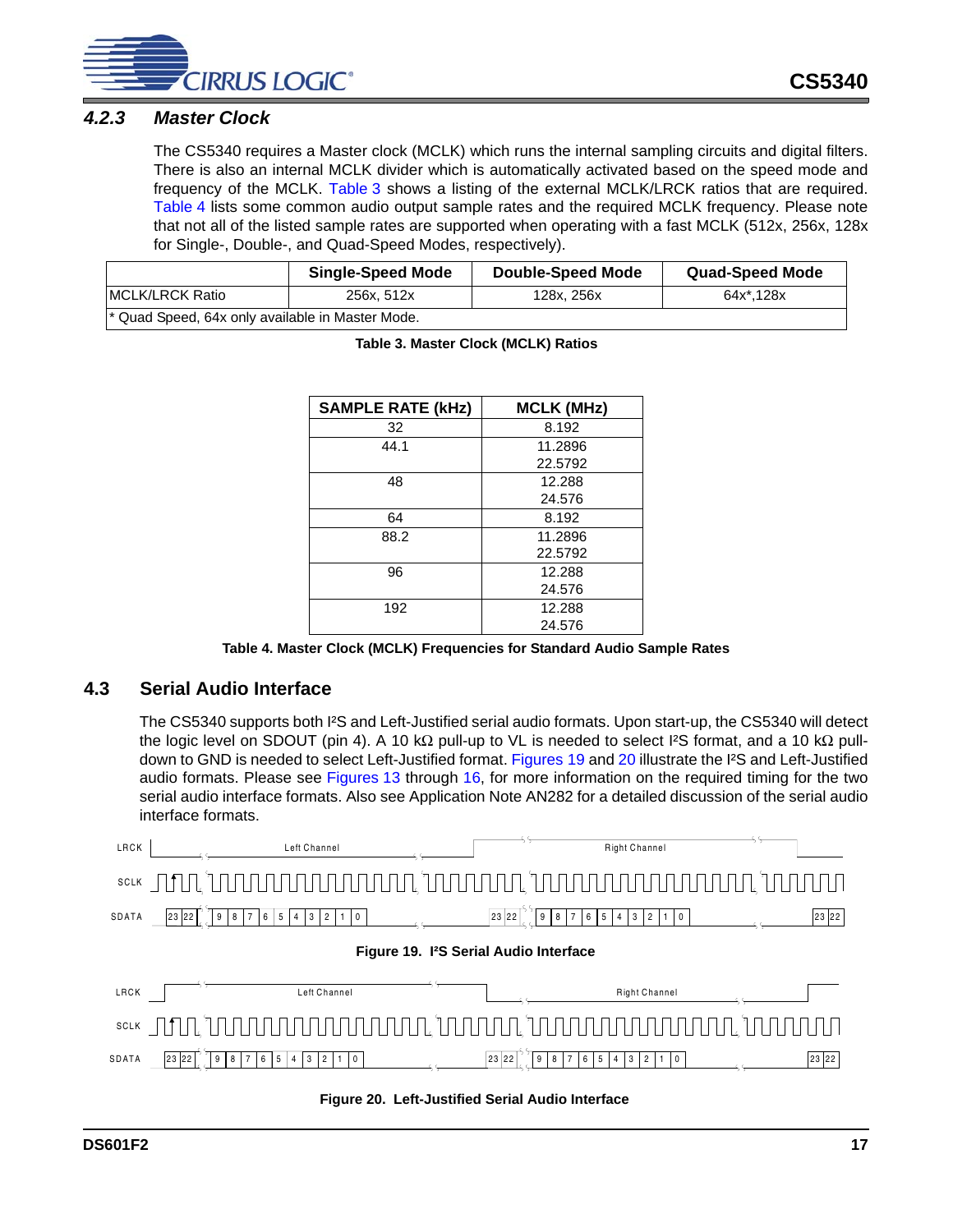

#### <span id="page-17-0"></span>**4.4 Power-Up Sequence**

Reliable power-up can be accomplished by keeping the device in reset until the power supplies, clocks and configuration pins are stable. It is also recommended that reset be enabled if the analog or digital supplies drop below the minimum specified operating voltages to prevent power-glitch-related issues.

### <span id="page-17-1"></span>**4.5 Analog Connections**

The analog modulator samples the input at half of the MCLK frequency, or nominally 6.144 MHz. The digital filter will reject signals within the stopband of the filter. However, there is no rejection for input signals which are multiples of the input sampling frequency ( $n \times 6.144$  MHz), where  $n=0,1,2,...$  Refer to [Figure 21](#page-17-4) which shows the suggested filter that will attenuate any noise energy at 6.144 MHz, in addition to providing the optimum source impedance for the modulators. The use of capacitors which have a large voltage coefficient (such as general purpose ceramics) must be avoided since these can degrade signal linearity.



**Figure 21. CS5340 Recommended Analog Input Buffer**

### <span id="page-17-4"></span><span id="page-17-2"></span>**4.6 Grounding and Power Supply Decoupling**

As with any high-resolution converter, achieving optimal performance from the CS5340 requires careful attention to power supply and grounding arrangements. Figure 17 shows the recommended power arrangements, with VA and VL connected to clean supplies. VD, which powers the digital filter, may be run from the system logic supply or may be powered from the analog supply via a resistor. In this case, no additional devices should be powered from VD. Decoupling capacitors should be as near to the ADC as possible, with the low-value ceramic capacitor being the nearest. All signals, especially clocks, should be kept away from the FILT+ and VQ pins in order to avoid unwanted coupling into the modulators. The FILT+ and VQ decoupling capacitors, particularly the 0.01 µF, must be positioned to minimize the electrical path from FILT+ and REF\_GND. Furthermore, all ground pins on CS5340 should be referenced to the same ground reference. The CDB5340 evaluation board demonstrates the optimum layout and power supply arrangements. To minimize digital noise, connect the ADC digital outputs only to CMOS inputs.

### <span id="page-17-3"></span>**4.7 Synchronization of Multiple Devices**

In systems where multiple ADCs are required, the user can achieve simultaneous sampling if the MCLK and LRCK signals are the same for all of the CS5340's in the system. If only one master clock source is needed, one solution is to place one CS5340 in Master mode, and slave all of the other CS5340's to the one master. If multiple master clock sources are needed, a possible solution would be to supply all clocks from the same external source and time the CS5340 reset with the inactive (falling) edge of MCLK. This will ensure that all converters begin sampling on the same clock edge.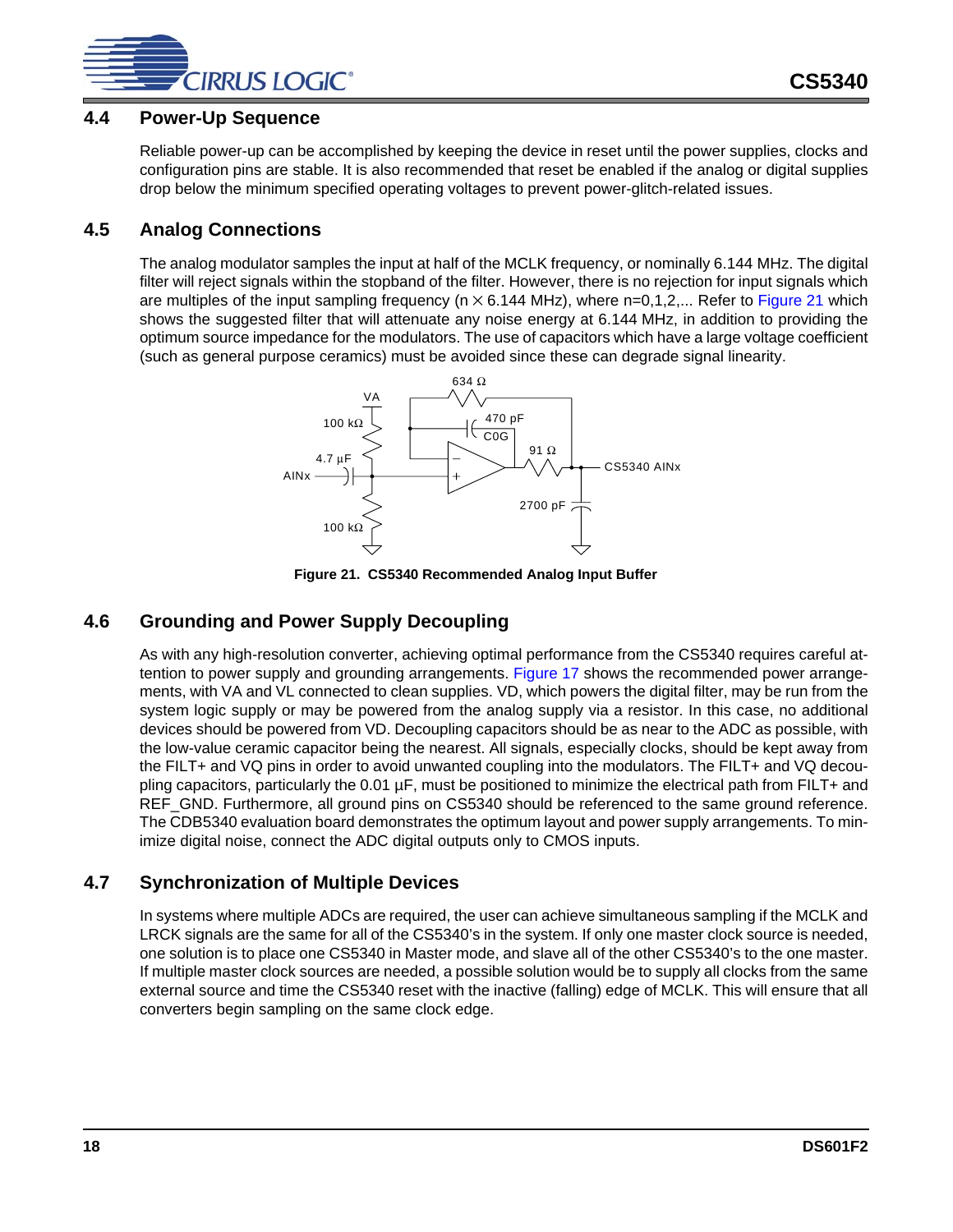

### <span id="page-18-0"></span>**4.8 Capacitor Size on the Reference Pin (FILT+)**

The CS5340 requires an external capacitance on the internal reference voltage pin, FILT+. The size of this decoupling capacitor will affect the low frequency distortion performance as shown in [Figure 22,](#page-18-1) with larger capacitor values used to optimize low frequency distortion performance. This plot was taken using the CDB5340 evaluation platform, with the device running in Single-Speed Mode and VA=VD=VL=5 V.



<span id="page-18-1"></span>**Figure 22. CS5340 THD+N versus Frequency**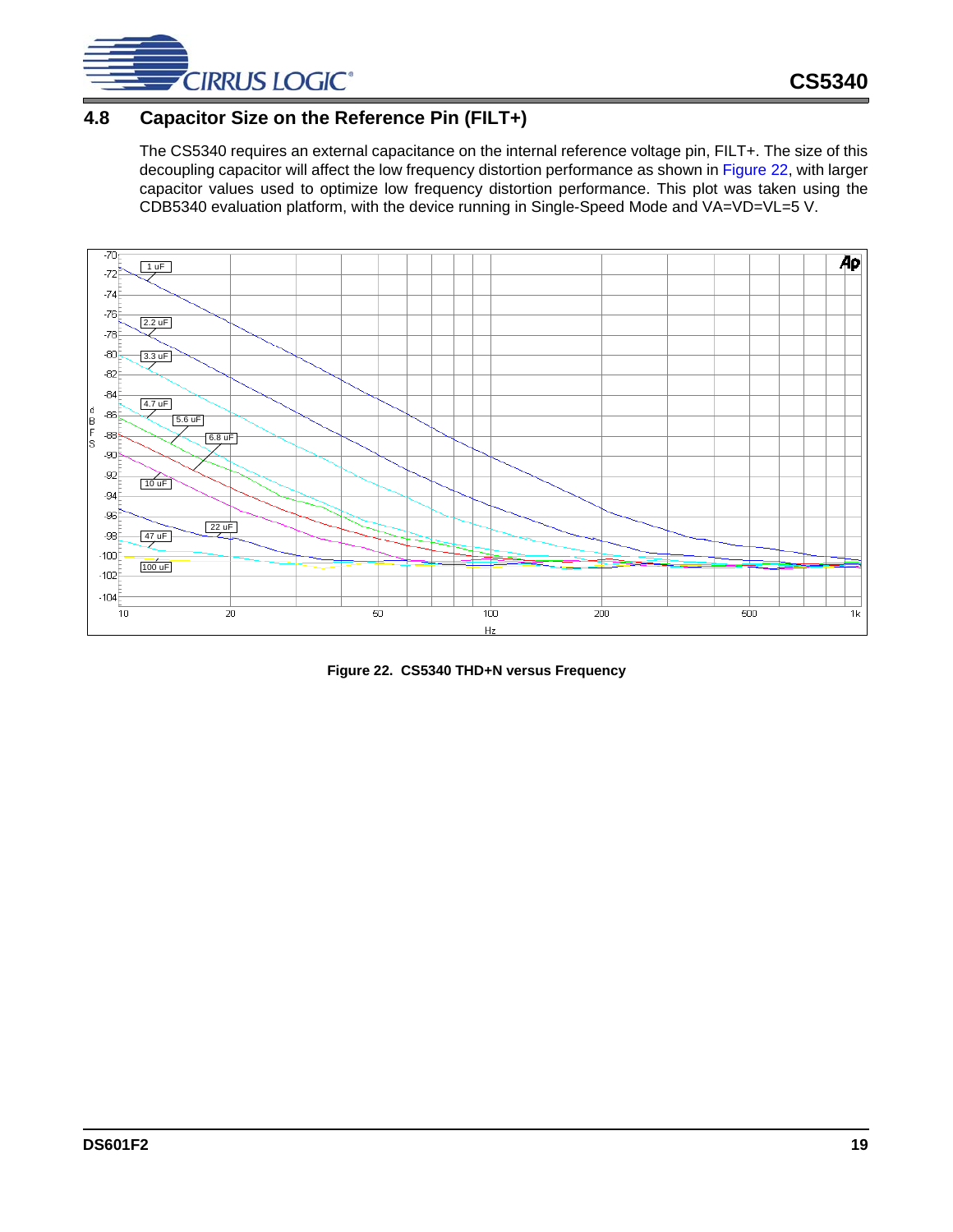

### <span id="page-19-0"></span>**5. PARAMETER DEFINITIONS**

#### **Dynamic Range**

The ratio of the rms value of the signal to the rms sum of all other spectral components over the specified bandwidth. Dynamic Range is a signal-to-noise ratio measurement over the specified bandwidth made with a -60 dBFS signal. 60 dB is added to resulting measurement to refer the measurement to full-scale. This technique ensures that the distortion components are below the noise level and do not affect the measurement. This measurement technique has been accepted by the Audio Engineering Society, AES17-1991, and the Electronic Industries Association of Japan, EIAJ CP-307. Expressed in decibels.

#### **Total Harmonic Distortion + Noise**

The ratio of the rms value of the signal to the rms sum of all other spectral components over the specified bandwidth (typically 10 Hz to 20 kHz), including distortion components. Expressed in decibels. Measured at -1 and -20 dBFS as suggested in AES17-1991 Annex A.

#### **Frequency Response**

A measure of the amplitude response variation from 10 Hz to 20 kHz relative to the amplitude response at 1 kHz. Units in decibels.

#### **Interchannel Isolation**

A measure of crosstalk between the left and right channels. Measured for each channel at the converter's output with no signal to the input under test and a full-scale signal applied to the other channel. Units in decibels.

#### **Interchannel Gain Mismatch**

The gain difference between left and right channels. Units in decibels.

#### **Gain Error**

The deviation from the nominal full-scale analog input for a full-scale digital output.

#### **Gain Drift**

The change in gain value with temperature. Units in ppm/°C.

#### **Offset Error**

The deviation of the mid-scale transition (111...111 to 000...000) from the ideal. Units in mV.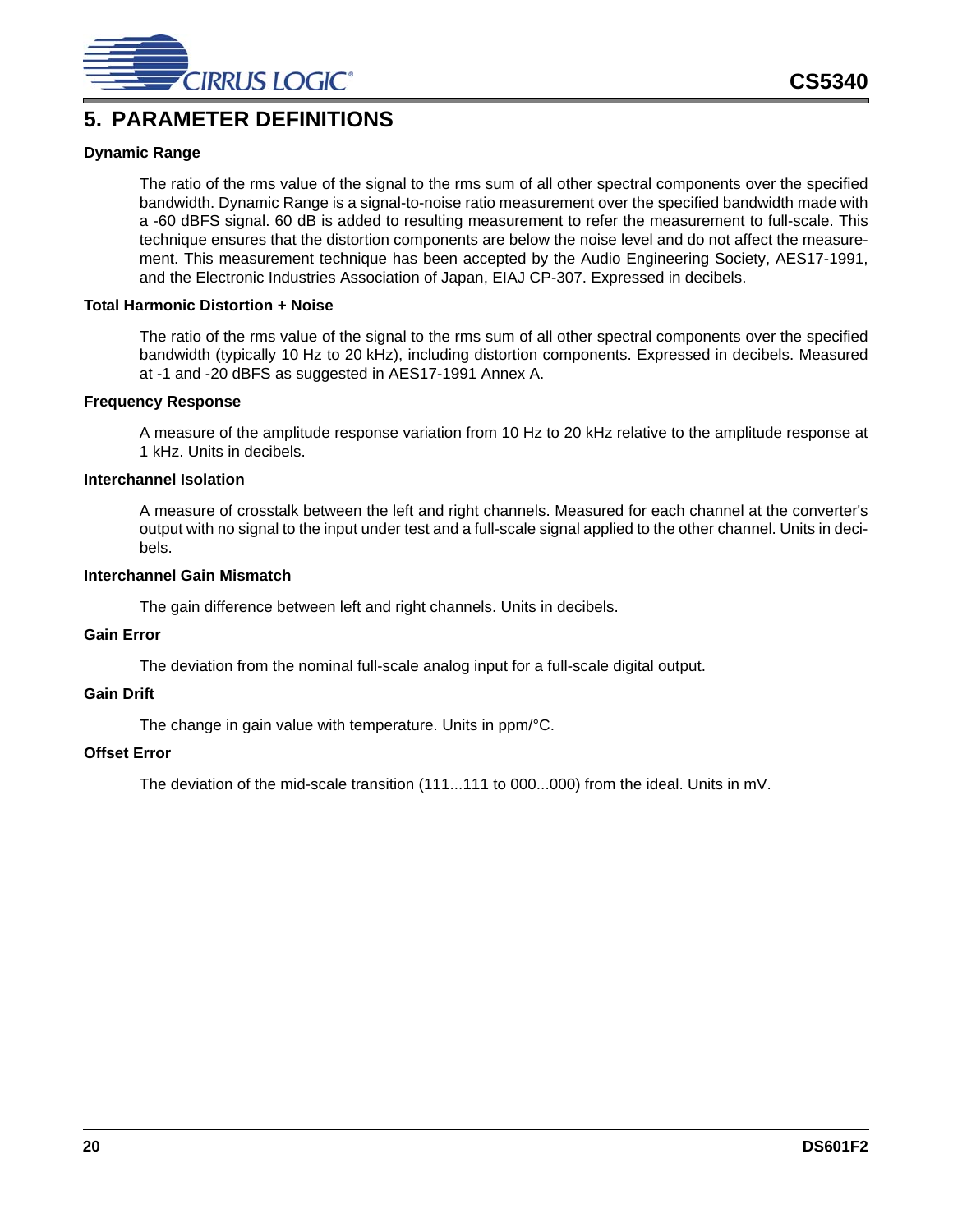

## <span id="page-20-0"></span>**6. PACKAGE DIMENSIONS**

**16L TSSOP (4.4 mm BODY) PACKAGE DRAWING**





|                |             | <b>INCHES</b> |             |                          | <b>MILLIMETERS</b>       |             |     |  |
|----------------|-------------|---------------|-------------|--------------------------|--------------------------|-------------|-----|--|
| <b>DIM</b>     | <b>MIN</b>  | <b>NOM</b>    | <b>MAX</b>  | <b>MIN</b>               | <b>NOM</b>               | <b>MAX</b>  |     |  |
| Α              | --          | $- -$         | 0.043       | $- -$                    | --                       | 1.10        |     |  |
| A1             | 0.002       | 0.004         | 0.006       | 0.05                     | $\overline{\phantom{a}}$ | 0.15        |     |  |
| A <sub>2</sub> | 0.03346     | 0.0354        | 0.037       | 0.85                     | 0.90                     | 0.95        |     |  |
| b              | 0.00748     | 0.0096        | 0.012       | 0.19                     | 0.245                    | 0.30        | 2,3 |  |
| D              | 0.193       | 0.1969        | 0.201       | 4.90                     | 5.00                     | 5.10        |     |  |
| E              | 0.248       | 0.2519        | 0.256       | 6.30                     | 6.40                     | 6.50        |     |  |
| E <sub>1</sub> | 0.169       | 0.1732        | 0.177       | 4.30                     | 4.40                     | 4.50        |     |  |
| е              | --          | 0.026 BSC     | $- -$       | $\overline{\phantom{a}}$ | 0.65 BSC                 | $- -$       |     |  |
|                | 0.020       | 0.024         | 0.028       | 0.50                     | 0.60                     | 0.70        |     |  |
| μ              | $0^{\circ}$ | $4^{\circ}$   | $8^{\circ}$ | $0^{\circ}$              | $4^{\circ}$              | $8^{\circ}$ |     |  |

#### *JEDEC #: MO-153*

#### *Controlling Dimension is Millimeters*

- <span id="page-20-4"></span>1. "D" and "E1" are reference datums and do not included mold flash or protrusions, but do include mold mismatch and are measured at the parting line, mold flash or protrusions shall not exceed 0.20 mm per side.
- <span id="page-20-2"></span>2. Dimension "b" does not include dambar protrusion/intrusion. Allowable dambar protrusion shall be 0.13 mm total in excess of "b" dimension at maximum material condition. Dambar intrusion shall not reduce dimension "b" by more than 0.07 mm at least material condition.
- 3. These dimensions apply to the flat section of the lead between 0.10 and 0.25 mm from lead tips.

### <span id="page-20-3"></span><span id="page-20-1"></span>**THERMAL CHARACTERISTICS**

| <b>Parameter</b>                             | <b>Symbol</b> | Min                      | Typ | Max | <b>Unit</b> |
|----------------------------------------------|---------------|--------------------------|-----|-----|-------------|
| Allowable Junction Temperature               |               | $\overline{\phantom{0}}$ |     | 135 | $\sim$      |
| <b>Junction to Ambient Thermal Impedance</b> |               | -                        | 75  |     | °C/W        |